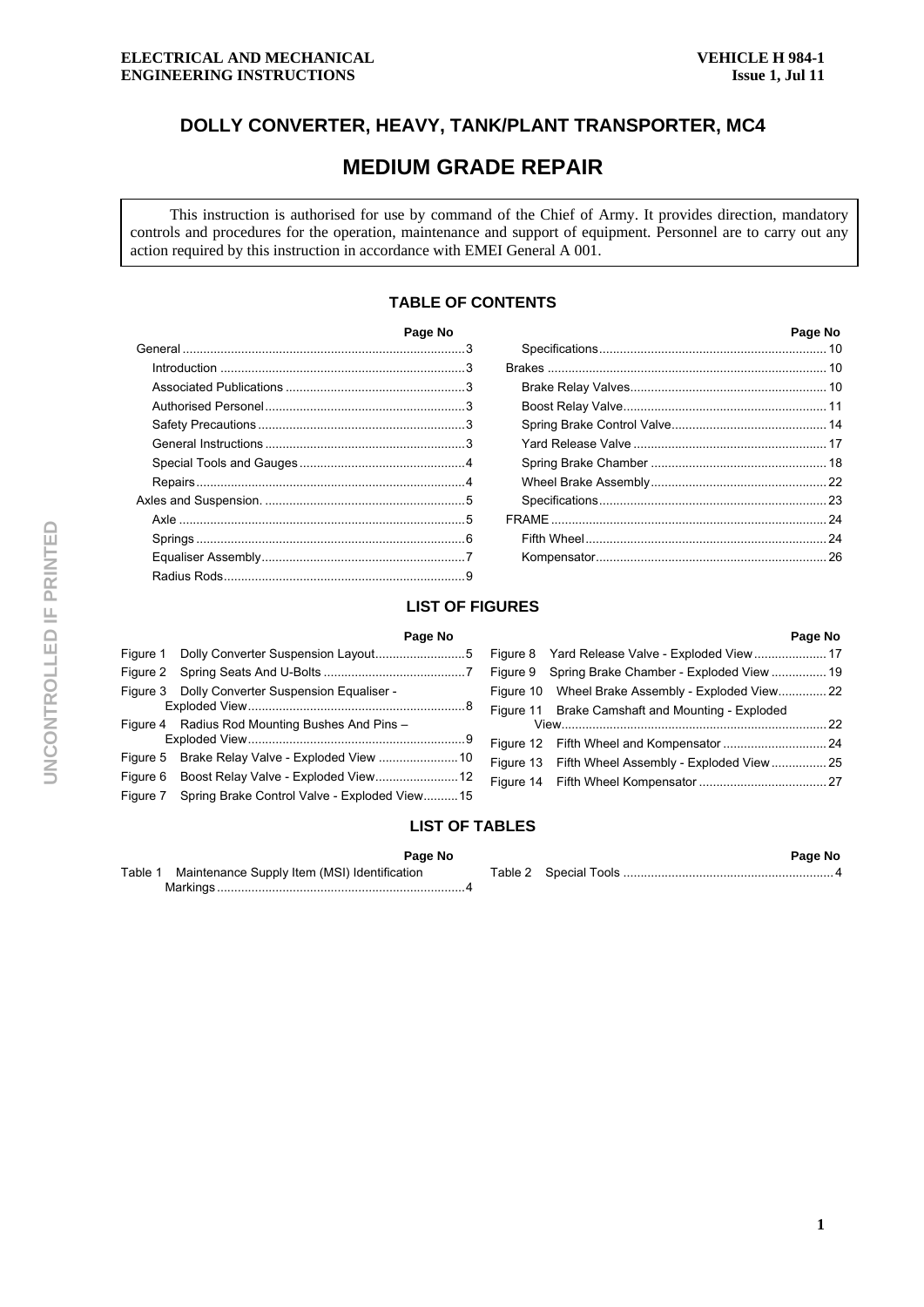# **Blank Page**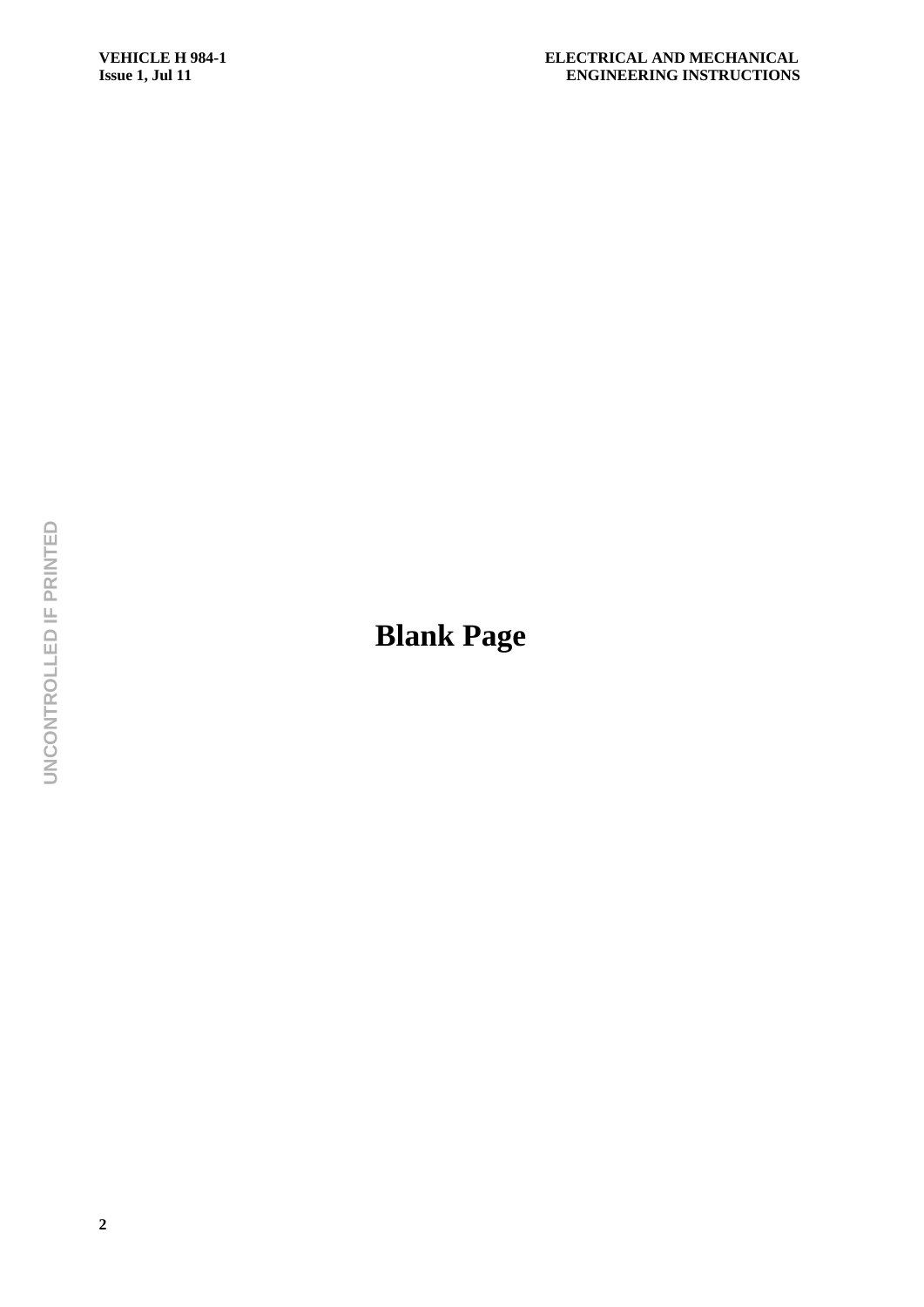# **GENERAL**

#### **Introduction**

**1.** This instruction details all the Medium/Heavy Grade Repair procedures for the Dolly Converter, Heavy, Tank/Plant Transporter, MC4.

# **Associated Publications**

- **2.** Reference may be necessary to the latest issue of the following documents:
	- **a.** Defence Road Transport Instructions (DRTI);
	- **b.** Technical Regulation Of ADF Materiel Manual Land (TRAMM-L);
	- **c.**  TGM 120 – Record Book for Service Equipment – Army;
	- **d.**  EMEI Vehicle H 980 – Dolly Converter, Heavy, Tank/Plant Transporter, MC4. – Data Summary;
	- **e.** EMEI Vehicle H 982 Dolly Converter, Heavy, Tank/Plant Transporter, MC4 Technical Description;
	- **f.** EMEI Vehicle H 983 Dolly Converter, Heavy, Tank/Plant Transporter, MC4 Light Repair
	- **g.** EMEI Vehicle H 989 Dolly Converter, Heavy, Tank/Plant Transporter, MC4 Servicing Instruction;
	- **h.** RPS 02217 Dolly Converter, Heavy, Tank/Plant Transporter, MC4

# **Authorised Personel**

**3.** Repairs are to be conducted by technical tradespersons: Army Vehicle Mechanic, RAAF GSE Fitters, or Civil equivalents authorised in accordance with the requirements of the TRAMM-L.

#### **Safety Precautions**



**Personnel working on this equipment are to adhere to all industrial safety standards, work practices and equipment operating and maintenance instructions relating to the equipment.** 

**WARNING** 

**Some assemblies contain powerful springs and injury can result if they are not properly disassembled. Use only proper tools and observe all precautions relevant to the use of the tools.** 

#### **General Instructions**

**4.** It is vitally important that dirt and other foreign matter are not allowed to enter the hydraulic system during repairs. Dirt or fluid other than clean hydraulic fluid in the system will cause almost immediate failure. Plug or protect openings to prevent dirt entering the system. Use plastic plugs or covers only for this purpose. Do not use cloth or paper as plugs or covers.

**5.** Use only genuine replacement parts and components.

**6.** Use only those lubricants specified in the Servicing Instruction EMEI VEH H 899 and the User Handbook.

**7.** Any fastenings of fittings being tightened to prescribed torques are to have dry, clean threads unless otherwise specified. When specified, thread sealants are to be applied to dry, clean, oil free threads.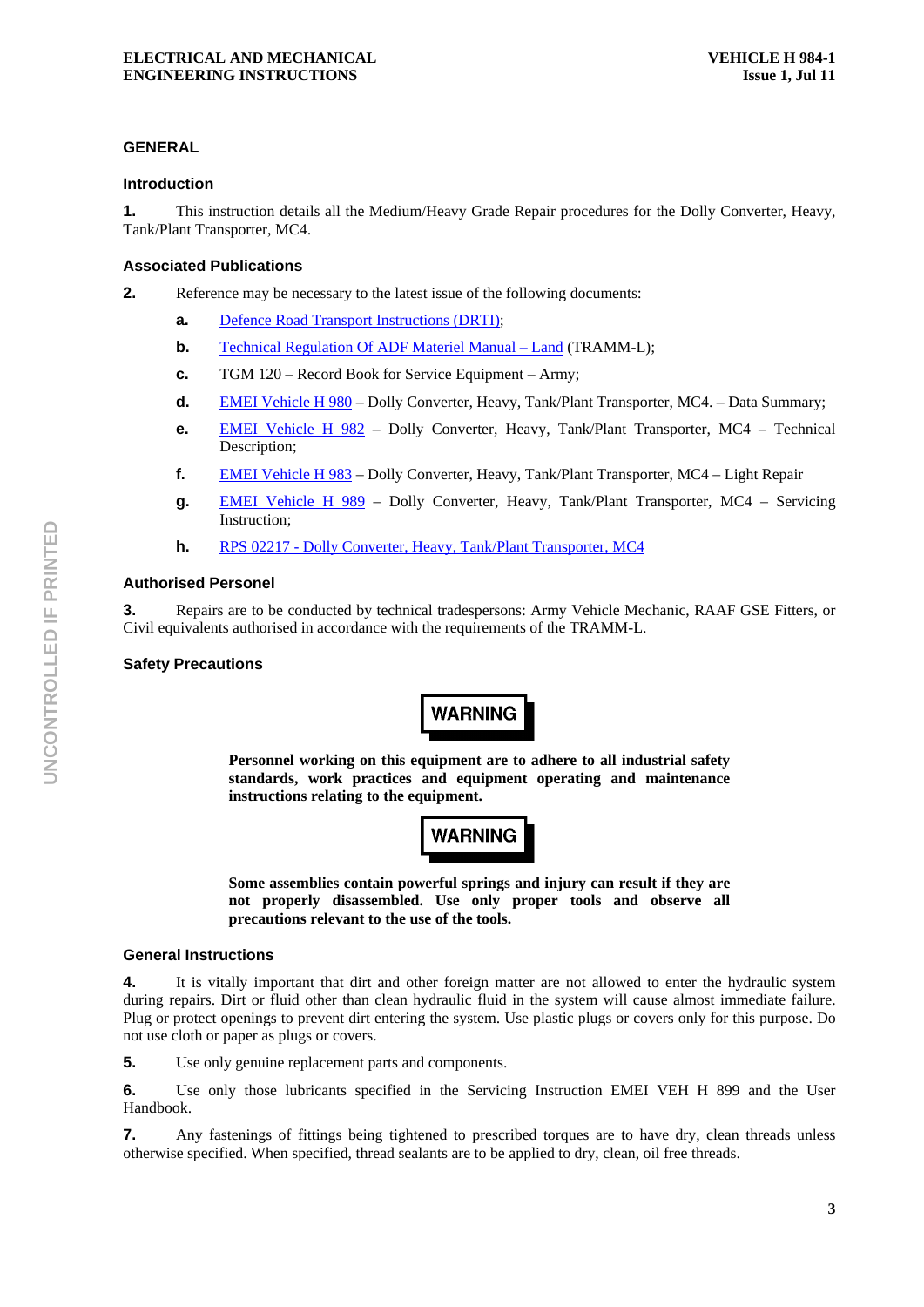- **8.** Replace all devices with stripped threads or damaged parts.
- **9.** Table 1 lists the location of the identification markings on the Maintenance Supply Items.

**Table 1 Maintenance Supply Item (MSI) Identification Markings** 

| <b>Serial</b><br>Location<br>Item |                 |                                                       |
|-----------------------------------|-----------------|-------------------------------------------------------|
|                                   | Axle assemblies | Centre of axle beam, opposite brake chamber mountings |
|                                   | Fifth wheel     | Leading edge of fifth wheel                           |

# **Special Tools and Gauges**

**10.** The following special tools, as listed and illustrated in Table 2, are required as indicated, to perform the tasks detailed.

| Serial         | <b>Item Name</b>             | Part No     | Para<br>No. |       |
|----------------|------------------------------|-------------|-------------|-------|
| $\mathbf{1}$   | Spring brake release<br>tool | M9007003    | 34          | Grand |
| $\overline{a}$ | Fifth wheel lock tester      | TF-TLN-1500 | $47\,$      |       |
| $\mathbf{3}$   | King pin gauge               | TF-0110     |             |       |

**Table 2 Special Tools** 

# **Repairs**

- **11.** Medium Grade Repair includes repair of the following components:
	- **a.** Axles and Suspension:
		- **(1)** axles,
		- **(2)** springs hangers,
		- **(3)** springs,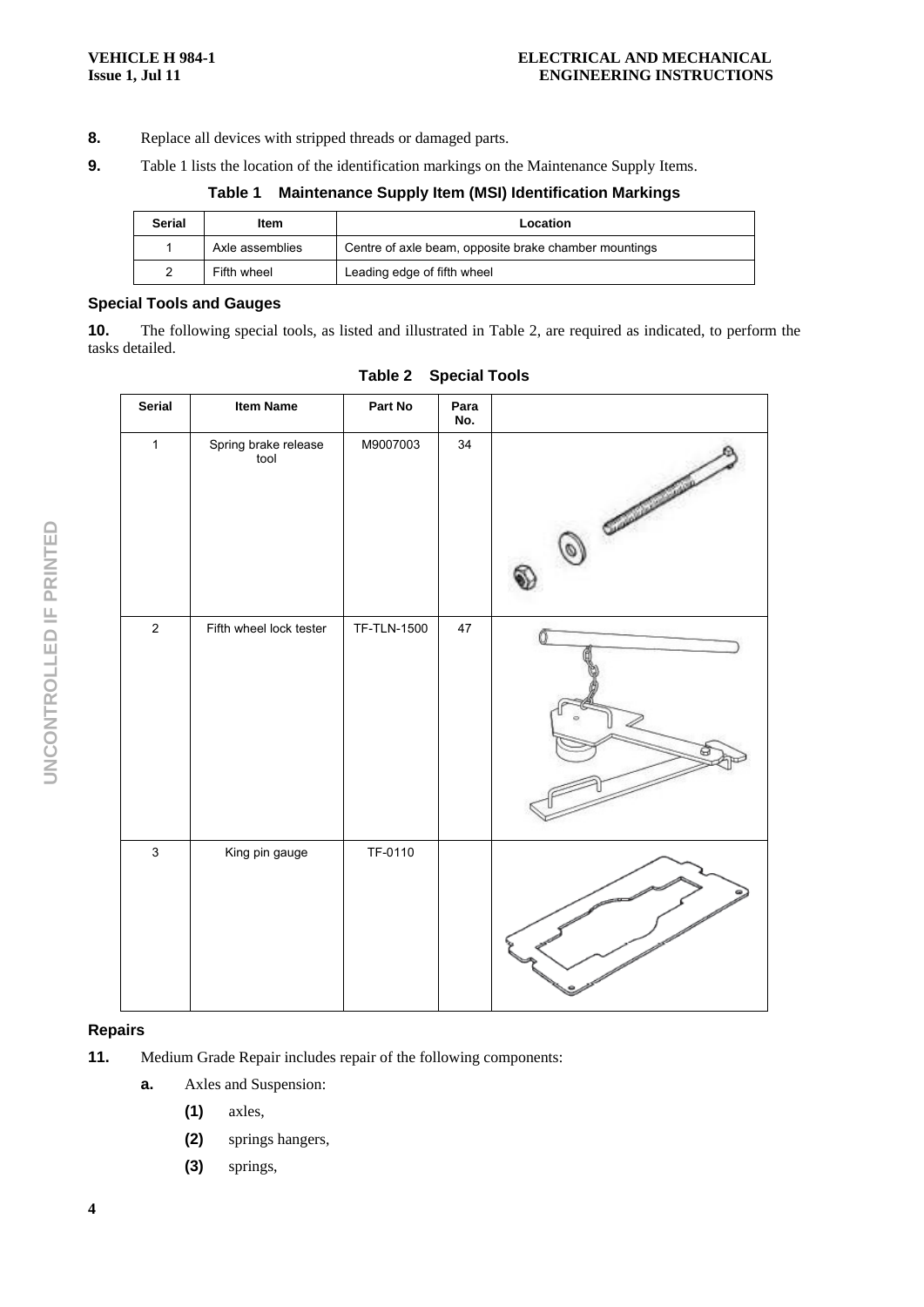- **(4)** equaliser assembly, and
- **(5)** radius rods.
- **b.**  Brakes:
	- **(1)** brake relay valves,
	- **(2)** boost relay valve,
	- **(3)** spring brake control valve,
	- **(4)** yard release valve,
	- **(5)** spring brake assembly, and
	- **(6)** wheel brake assembly.
- **c.**  Frame:
	- **(1)** fifth wheel, and
	- **(2)** kompensator.

# **AXLES AND SUSPENSION**

# **Axle**

**12.** Removal. Remove the axle as follows:

# **NOTE**

Before removing any components of the dolly converter running gear, ensure that the trailer frame is correctly supported, with all weight removed from the suspension components.

- **a.**  Ensure that the weight of each axle is correctly supported.
- **b.**  Remove the wheels from the axle/s to be removed.
- **c.**  Disconnect the two air lines at each spring brake chamber.

# **NOTE**

Label each line to ensure correct connection on replacement.

**d.**  If the wheel hubs are to be removed, release the spring brakes using the release tools provided (Table 2, Serial 1).

# **NOTE**

The release tools are fitted to the boss on the side of the spring brake chamber adapter housings.



**Figure 1 Dolly Converter Suspension Layout**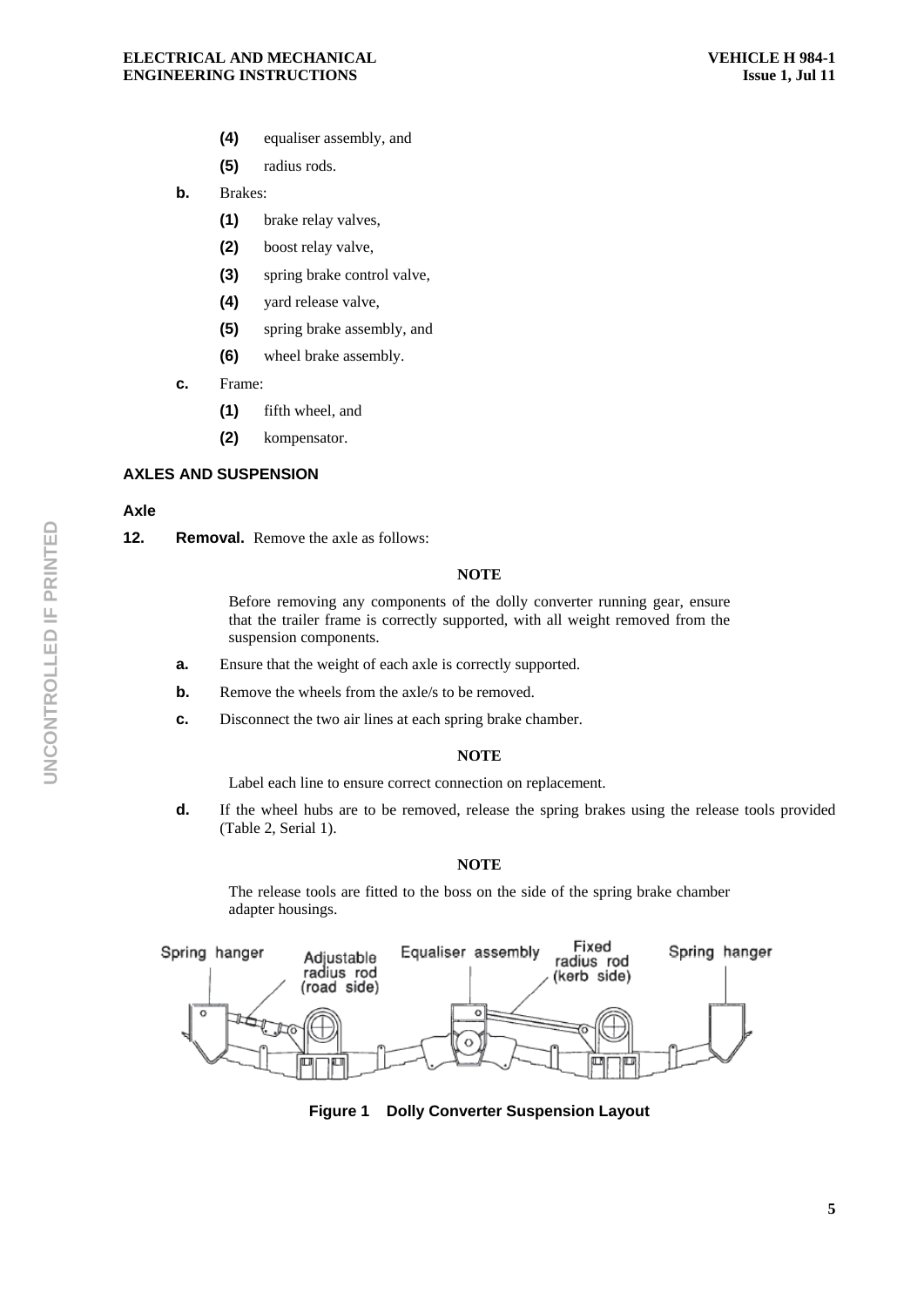- **e.**  Remove the radius rod bolts, conical bushes and steel sleeve securing the radius rods to the axle; swing the radius rods clear. If insufficient clearance is available, remove the radius rods completely.
- **f.**  Remove the spring retaining bolts from the spring hanger and equaliser.
- **g.**  Remove the U-bolt nuts securing the axle/s to the springs and remove the springs if required.
- **h.**  Using a suitable jack, lower the axle and springs, taking care that the axle does not roll to one side due to weight imbalance.
- **13. Installation.** Install the axle as follows:
	- **a.**  Fit the springs to the axle spring seats. Do not tighten the U-bolts at this time.
	- **b.**  Raise the axle and springs assembly into position in the spring hanger and equaliser.
	- **c.**  Fit the spring retaining bolts into the spring hanger and equaliser.
	- **d.**  Fit the radius rods and torque the radius rod bolts to the torque specified in Para 22.
	- **e.**  Tighten the U-bolts to the torque specified in Para 22.
	- **f.**  Connect the air lines to the spring brake chambers, ensuring that the hoses are connected to the correct ports.
	- **g.**  Remove the release tools from the spring brakes and replace them in the stowage bosses located on the side of the spring brake chamber adaptor housings.
	- **h.**  Check and adjust the brakes as detailed in EMEI Vehicle H 983, Light Repair.
	- **i.**  Check and adjust the axle alignment as detailed in EMEI Vehicle H 983, Light Repair.
	- **j.**  Refit the wheels to the hubs.

# **Springs**

- **14.** Removal. Remove the spring assemblies as follows (Figure 2):
	- **a.**  Support the weight of the trailer. Leave the wheels resting on the ground with all weight off the suspension components.

# **NOTE**

There should be approximately 25 mm clearance between the spring and the spring hanger seats.

- **b.**  Remove the hexagon nuts (1) from the U-bolts (5) retaining the spring to the axle.
- **c.**  Remove the U-bolts and spring cap (3).
- **d.**  Remove the hexagon headed spring retaining bolts from the equaliser.
- **e.**  Slide the spring clear of the axle and frame.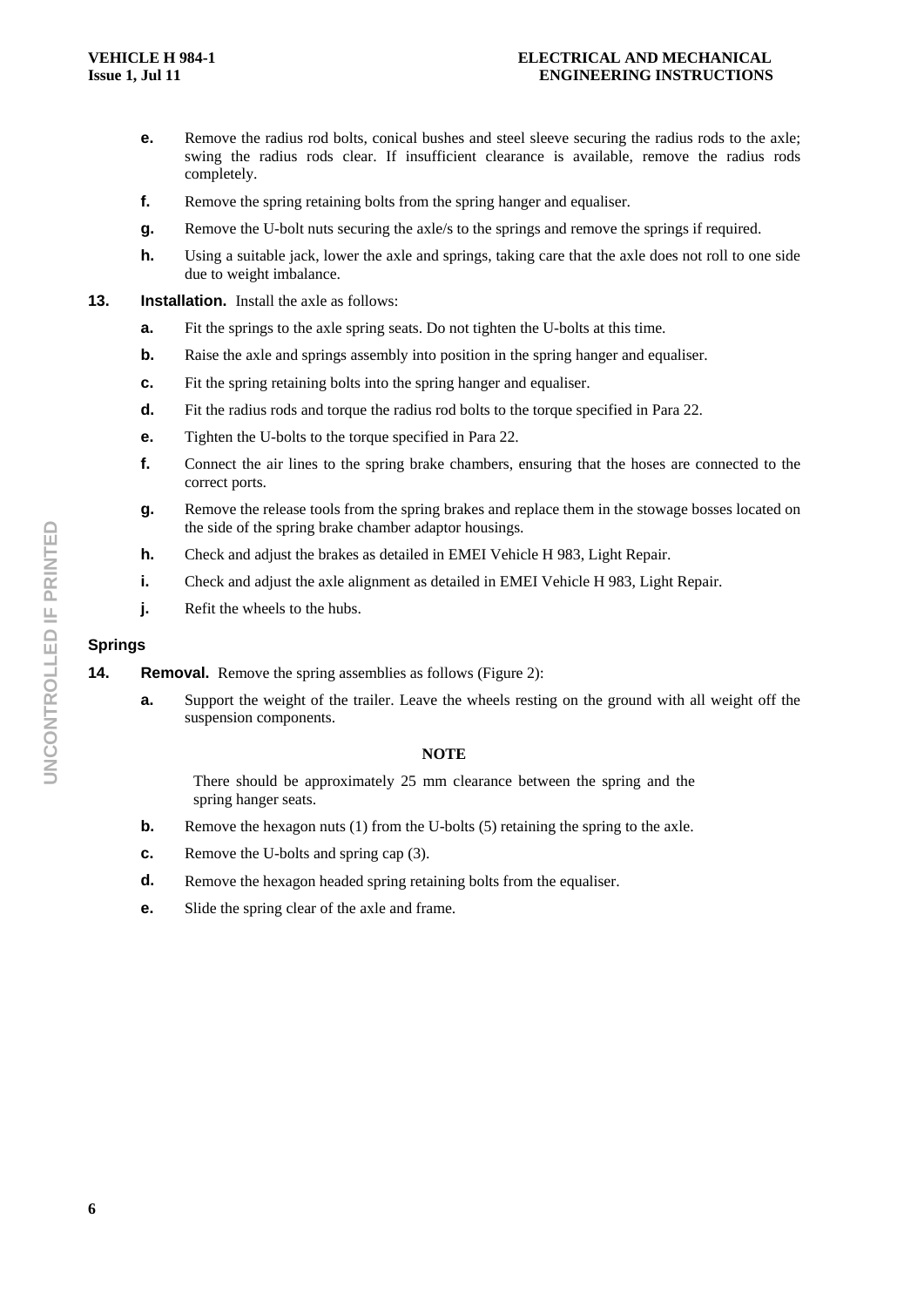

**Figure 2 Spring Seats And U-Bolts** 

- **15.** Installation. Install the spring assemblies as follows (Figure 2).
	- **a.**  Using a suitable jack, lift the spring up to the axle spring seat, ensuring that the spring ends are correctly located in the spring hanger and equaliser.

# **NOTE**

The folded leaf end is to be positioned in the equaliser.

- **b.**  Fit the hexagon headed retaining bolts to the spring hanger and equaliser.
- **c.**  Fit the spring U-bolts (5), the spring cap (3), flat washers (2) and hexagon nuts (1). Tighten evenly to the torque specified in Para 22.

# **Equaliser Assembly**

- **16.** Bush Replacement. Replace the bush as follows (Figure 3):
	- **a.**  Support the weight of the dolly converter frame, leaving the axle assemblies resting on the ground or supported.

# **NOTE**

All weight is to be off the suspension components.

- **b.**  Remove the Nyloc nut (2), centre bolt (7), flat washer (3) and equaliser shaft (6) from the equaliser beam (5).
- **c.**  Whilst supporting the equaliser beam, remove the two tapered rubber bushes (4) from the equaliser hanger and beam.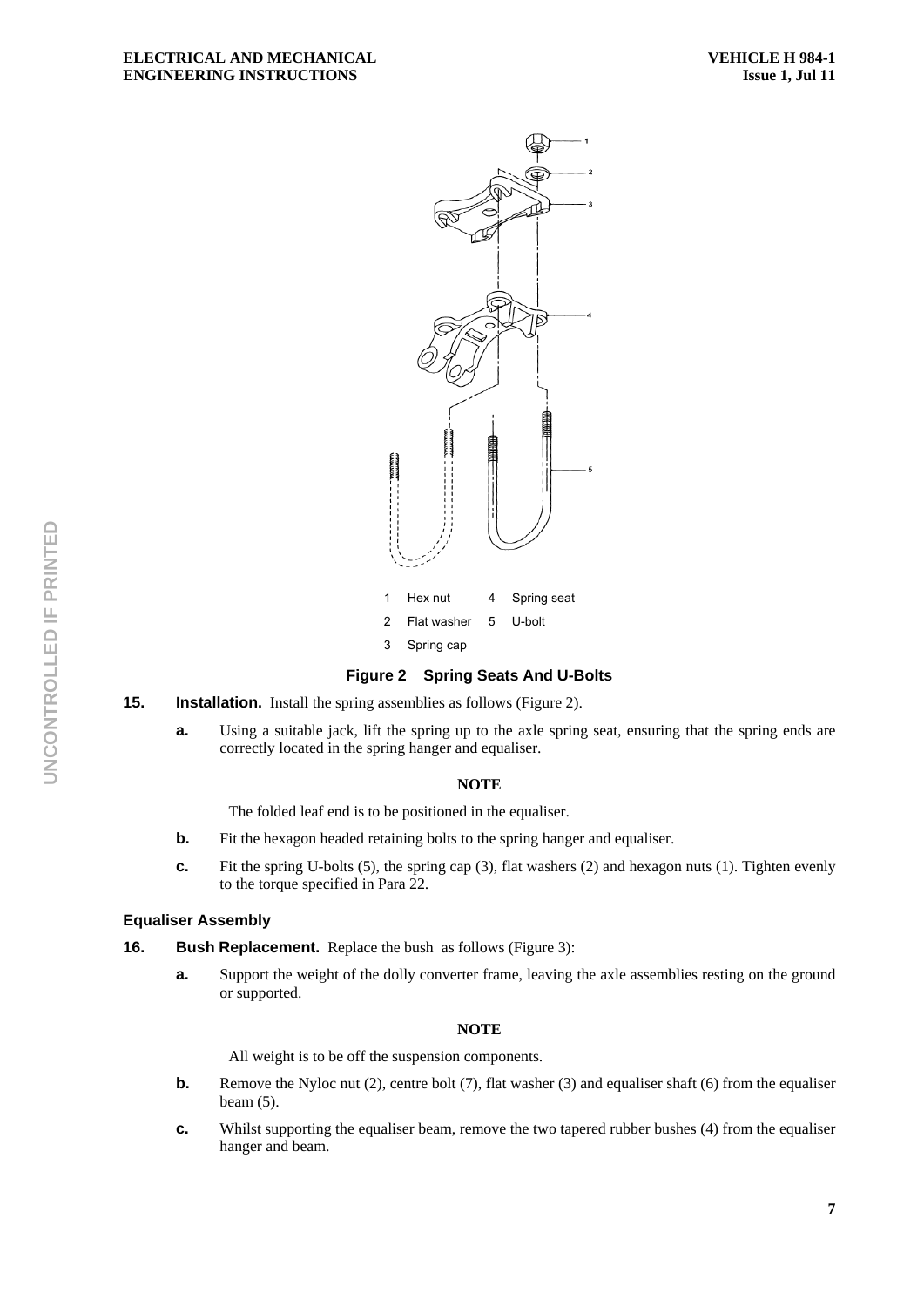

# **Figure 3 Dolly Converter Suspension Equaliser - Exploded View**

**d.**  Fit replacement bushes to the hanger and equaliser beam.

# **NOTE**

Fit the bolts from inside the trailer frame.

- **e.**  Fit the equaliser shaft, flat washer, centre bolt and Nyloc nut. Tighten to the torque specified in Para 22.
- **17.** Equaliser Removal. Remove the equaliser as follows (Figure 3):
	- **a.**  Support the dolly converter frame on suitable stands.
	- **b.**  Remove the equaliser shaft and bushes as detailed in Para 16.
	- **c.**  Remove the two hexagonal headed retainer bolts (8) from the equaliser beam.

# **NOTE**

To remove the equaliser beam it may be necessary to lower the axles further away from the frame or to remove one spring assembly as detailed in Para 14. This is dependent on the clearance left between the spring and the equaliser seats.

**d.**  Remove the equaliser beam (5).

# **18. Inspection**

**a.**  Examine the spring equaliser for wear on the spring bearing surfaces and for possible cracks. As this is a suspension item it should not be welded. Replace if found to be faulty.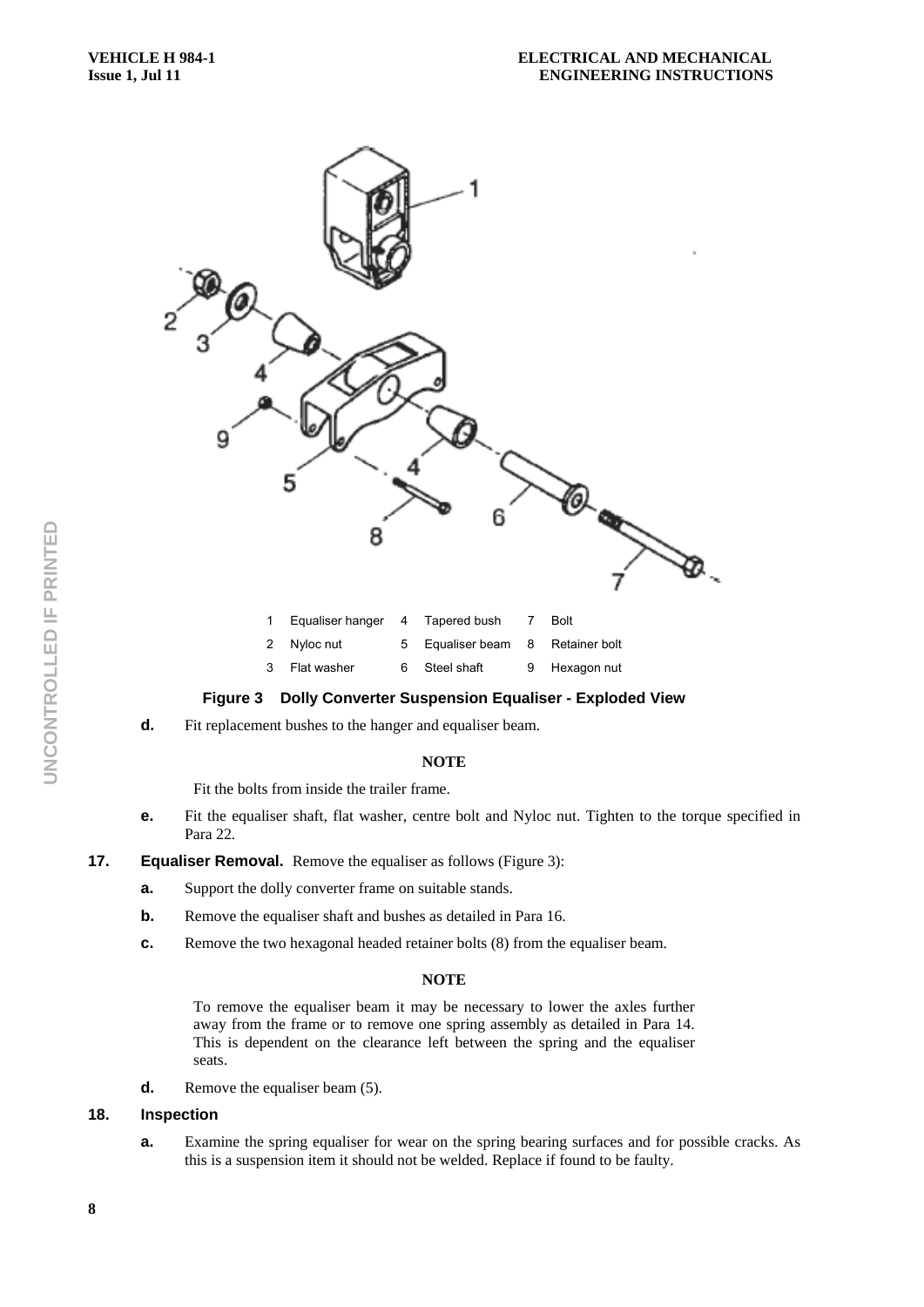# **19. Equaliser Installation.** Install the equaliser as follows:

- **a.**  Position the equaliser beam in the hanger ensuring that it is correctly positioned in relation to the spring.
- **b.**  Fit the equaliser bushes and shaft assembly as detailed in Para 16.
- **c.**  If the springs were removed to allow removal of the equaliser beam, replace the spring as detailed in Para 15.
- **d.**  Seat the spring into the equaliser and fit the two retaining bolts.

# **Radius Rods**

- **20.** Removal. Remove the radius rods as follows (Figure 4):
	- **a.**  Remove the weight from the suspension by placing safety stands under the dolly converter frame.
	- **b.**  Remove the two bolts (1) securing the radius rod to the spring seat (6) and the respective spring hanger.



# **Figure 4 Radius Rod Mounting Bushes And Pins – Exploded View**

- **c.**  Remove the tapered bushes (3) and the steel sleeve (4) from the radius rod ends.
- **d.**  Remove the radius rod (5).
- **21. Installation.** Install the radius rods as follows (Figure 4):

# **NOTE**

Fit the bolts from inside the trailer or dolly converter frame.

- **a.**  Fit the radius rods (5), tapered bushes (3), steel sleeves (4), washers, bolts and nuts. Tighten to the torque specified in Para 22.
- **b.**  Lower dolly converter frame so that the suspension is taking the weight of the trailer.
- **c.**  Check and adjust the axle alignment as detailed in EMEI Vehicle H 983, Light Repair.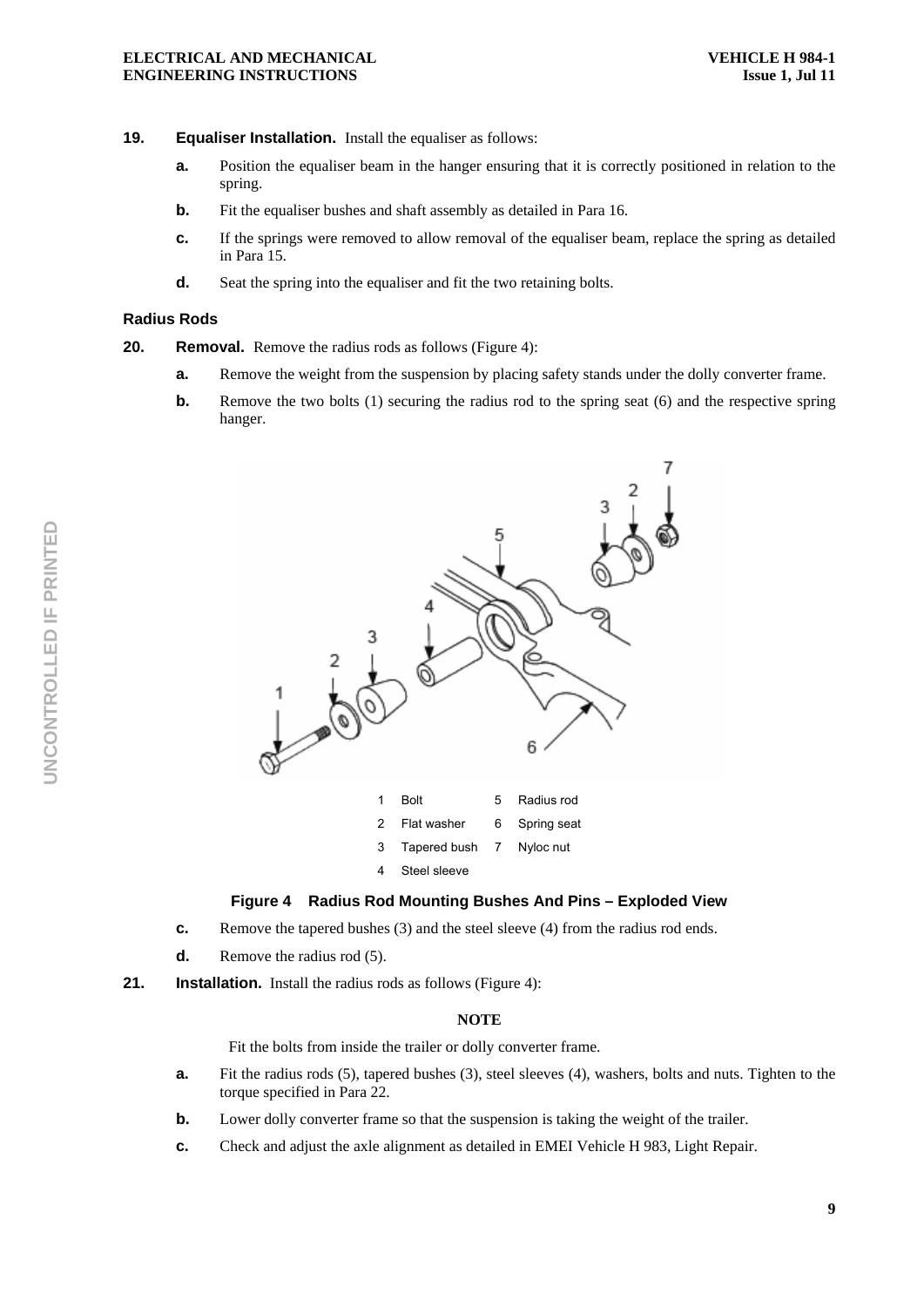# **Specifications**

| 22.<br>The specifications for the suspension system are as follows: |  |
|---------------------------------------------------------------------|--|
|---------------------------------------------------------------------|--|

# **BRAKES**

# **Brake Relay Valves**

**23. Disassembly.** Disassemble the valve as follows (Figure 5)



# **Figure 5 Brake Relay Valve - Exploded View**

- **a.**  Remove the brake relay valve or pilot relay valve as detailed in EMEI Vehicle H 983, Light Repair.
- **b.**  Remove the four cover bolts (3) securing the top cover (2) to the body (8).
- **c.**  Mark the cover position in reference to the body.
- **d.**  Remove the top cover and O-ring (5) from the body.
- **e.**  Remove the valve piston (6) and O-ring (7) from the body.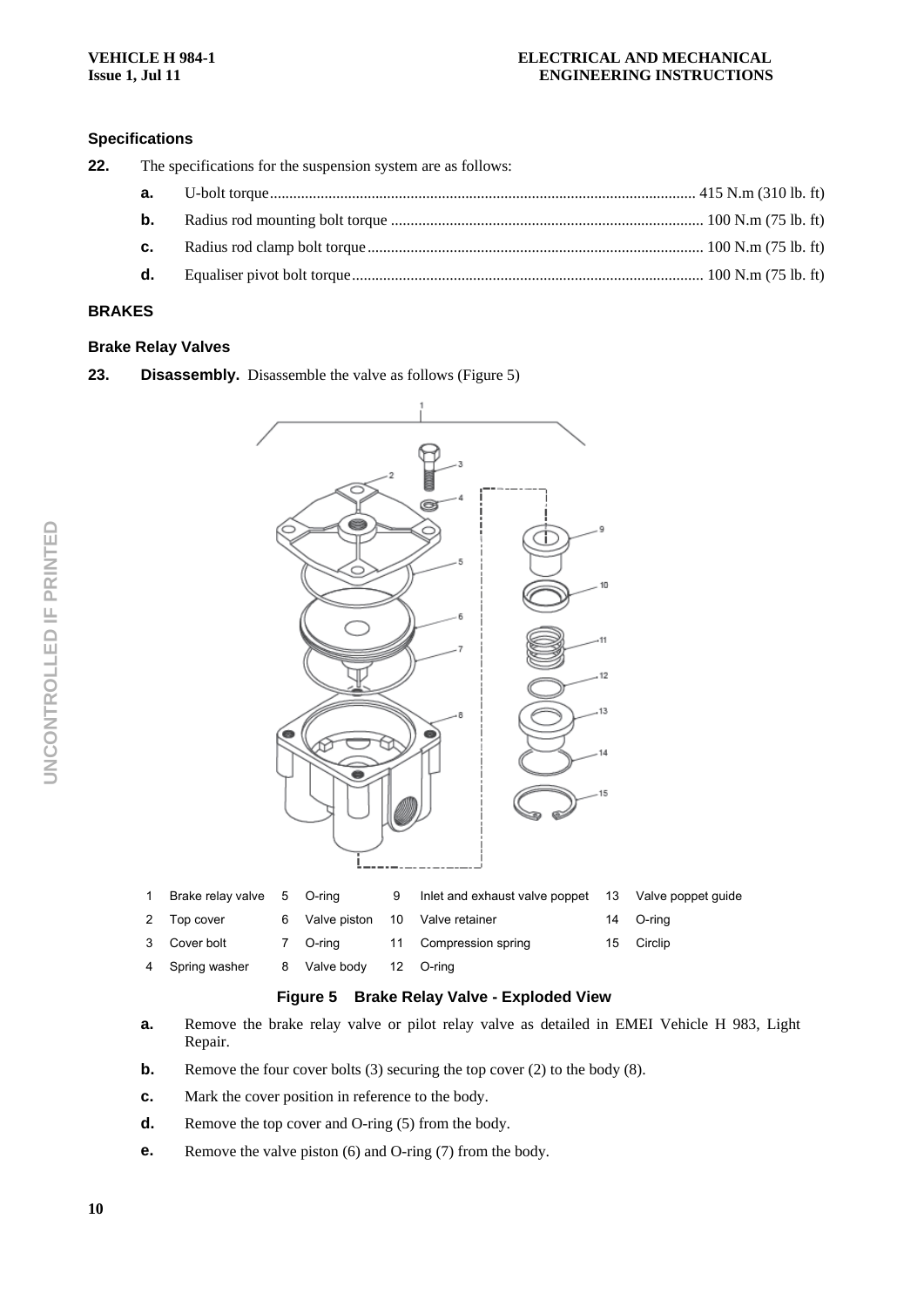- **f.**  While depressing the valve poppet guide (13), remove the circlip (15) and slowly relax the compression spring (11) beneath the valve poppet guide.
- **g.**  Remove the valve poppet guide assembly and O-ring (14).
- **h.**  Remove the compression spring from the body.
- **i.**  Remove the inlet/exhaust valve poppet (9) from the body.
- **j.**  Remove the valve retainer (10) from the inlet/exhaust valve poppet.
- **24. Cleaning and Inspection.** Clean and inspect the parts as follows:
	- **a.**  Wash all parts in mineral spirits; wipe all rubber parts dry.
	- **b.**  Inspect all parts for signs of wear and/or deterioration.
	- **c.**  Inspect springs for cracks, distortion or corrosion. Replace defective parts.
	- **d.**  Inspect the inlet and exhaust seats for nicks and burrs and replace as necessary.
	- **e.**  Replace all rubber parts, and any other parts showing signs of wear or deterioration.
- **25.** Reassembly. Reassemble the valve as follows (Figure 5):
	- **a.**  Lightly coat all components with Silicone Pneumatic Grease (XG-315).
	- **b.**  Fit the large piston O-ring (7) onto the valve piston (6).
	- **c.**  Install the inner and outer O-rings (12 and 14) in the valve poppet guide (13).
	- **d.**  Install the O-ring (5) on the cover (2).
	- **e.**  Install the valve piston (6) in the body, taking care not to damage the piston O-ring.
	- **f.**  Noting the reference marks made during disassembly, install the cover on the valve body.
	- **g.**  Secure the cover to the body using the four cover bolts (3) and lock washers (4). Tighten the screws to the torque specified in Para 42.
	- **h.**  Install the valve retainer (10) on the inlet/exhaust valve poppet (9) and install the valve poppet in the body.
	- **i.**  Install the compression spring (11) in the body.
	- **j.**  Install the valve poppet guide in the body; taking care not to damage the O-ring (14).

#### **NOTE**

Make certain the circlip is completely seated in its groove in the body before releasing pressure on the spring.

- **k.**  Depress the valve poppet guide (13) and install the circlip (15).
- **l.**  Install and test the brake relay valve or pilot relay valve as detailed in EMEI Vehicle H 983, Light Repair.

#### **Boost Relay Valve**

**26. Disassembly.** Disassemble the valve as follows (Figure 6):

- **a.**  Remove the boost relay valve as detailed in EMEI Vehicle H689, Light Repair.
- **b.**  Mark the relationship of the cover and body to facilitate assembly.
- **c.**  Remove the four hex-head, cap screws (10 and 11) and lock-washers (9) that secure the cover (2) to the body (8) and separate the valve halves.
- **d.**  Remove the sealing ring (7) from the groove in the body.
- **e.**  Remove the relay piston (6) and O-ring (5) from the cover.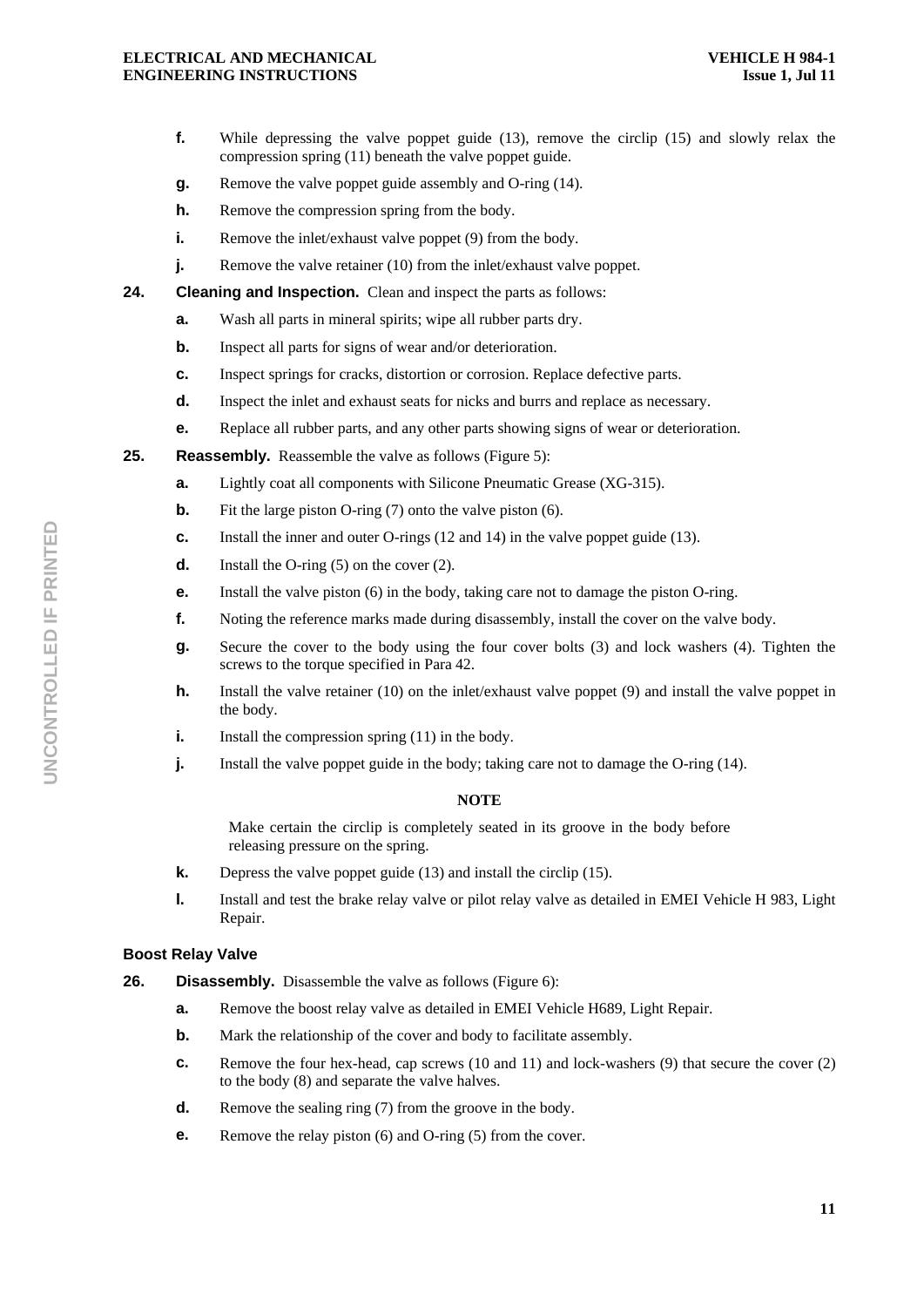- **f.**  Remove the screw (22) that secures the exhaust diaphragm (20) and washer (21) to the exhaust cover (19).
- **g.**  Remove the four screws (23) that secure the exhaust cover to the body.
- **h.**  Remove the inlet/exhaust valve assembly (12 to 18) from the body.

# **NOTE**

If a new inlet/exhaust valve insert is to be installed, omit step i.





**i.**  Disassemble the insert by removing the circlip and separating the O-rings, the valve guide, valve spring, valve retainer and the inlet/exhaust valve.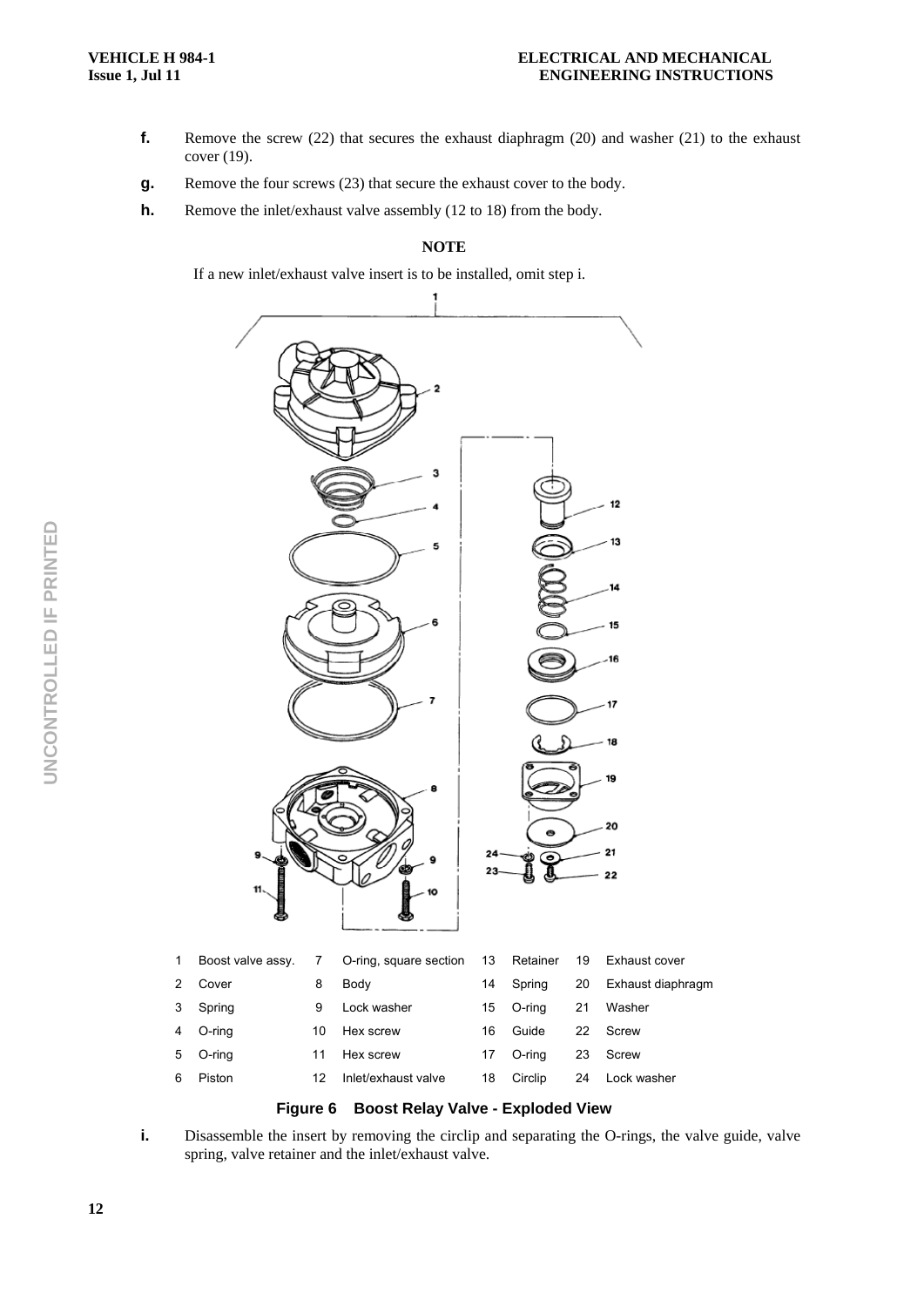# **27. Cleaning and Inspection**

**a.**  Wash all metal parts in mineral spirits and dry them thoroughly.

#### **NOTE**

When rebuilding the valve, replace all springs and all rubber parts.

- **b.**  Inspect all metal parts for deterioration and wear; as evidenced by scratches, scoring and corrosion.
- **c.**  Inspect the exhaust valve seat on the relay piston for scratches and nicks, which could cause excessive leakage.
- **d.**  Inspect the inlet valve seat in the body for scratches and nicks, which could cause excessive leakage.
- **e.**  Replace all parts considered not fit for use, including all springs and rubber parts.

#### **28. Reassembly.** Reassemble the valve as follows (Figure 6):

- **a.**  Lubricate all O-rings, O-ring grooves, piston bores and metal-to-metal moving surfaces with Silicone Pneumatic Grease (XG 315).
- **b.**  Install the O-ring (5) on to the relay piston (6) and install the piston in the cover (2).

#### **NOTE**

If a new inlet/exhaust valve insert is used, omit steps c to e.

- **c.**  Place the inlet/exhaust valve (12), rubber side down, on a clean flat surface. Install the valve retainer (13) and the spring (14) on the inlet/exhaust valve.
- **d.**  Install the two O-rings (15 and 17) in their appropriate grooves in the guide (16).
- **e.**  Place the guide over the inlet/exhaust valve; make sure the valve spring is bearing on the retainer (13), compress the assembly and insert the circlip (18) in the groove around the inlet and exhaust valve.
- **f.**  Install the inlet/exhaust valve insert in the body bore.
- **g.**  Place the exhaust cover (19) on the body and secure it using the four Phillips head screws (23). Tighten the screws to the torque specified in Para 42.
- **h.**  Place the exhaust diaphragm (20) on the exhaust cover and secure it using the diaphragm washer (21) and the Phillips head screw (22). Tighten the screw to the torque specified in Para 42.
- **i.**  Install the seal ring (7) in the groove of the valve body (8) and join the two valve halves together.

#### **NOTE**

Prior to assembling the cover to the body, note the mark made during disassembly to obtain the proper cover/body relationship.

- **j.**  Secure the body to the cover using the four hex head cap screws (10 and 11). Tighten the screws to the torque specified in Para 42.
- **k.**  Install and test the boost relay valve as detailed in EMEI Vehicle H 983, Light Repair.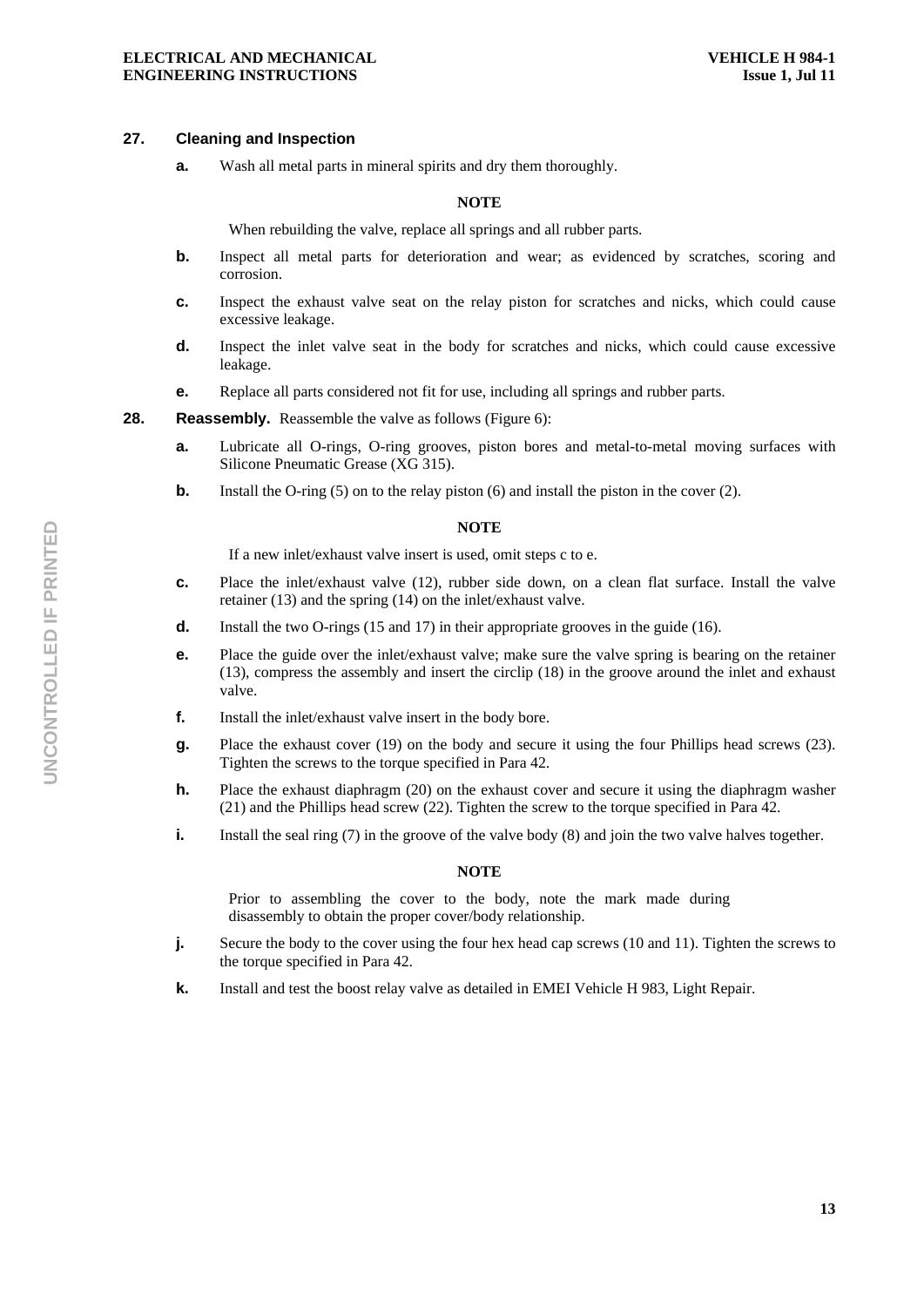# **Spring Brake Control Valve**

- **29. Disassembly.** Disassemble the valve as follows (Figure 7):
	- **a.**  Remove the spring brake control valve as detailed in EMEI Vehicle H 983, Light Repair.
	- **b.**  Remove the four round-headed cover screws (4) which secure the cover (6) to the valve body.



#### **Take care when removing the cover as it is spring loaded.**

- **c.**  Remove the spring (7) and pressure protection valve piston assembly (8).
- **d.**  Remove the piston O-ring (10) and the rubber inlet/exhaust valve (2) from the valve stem.



**Do not attempt to remove the retaining ring (3) and stem (1) from the piston.** 

- **e.**  Note and mark the position of the control piston cover on the valve body.
- **f.**  Remove the four hexagon-headed cover screws (14) and spring washers (15), which retain the cover (16) to the body.
- **g.**  Remove the cover, gasket (17), control piston assembly (18) and return spring (11) from the valve body
- **h.**  Remove the three O-rings (12 and 13) from the control piston.
- **i.**  Remove the adapter (22) from the valve body.
- **j.**  Remove the O-ring (29) from the adapter.
- **k.**  Remove the inlet/exhaust valve spring (27) and the valve disc (28).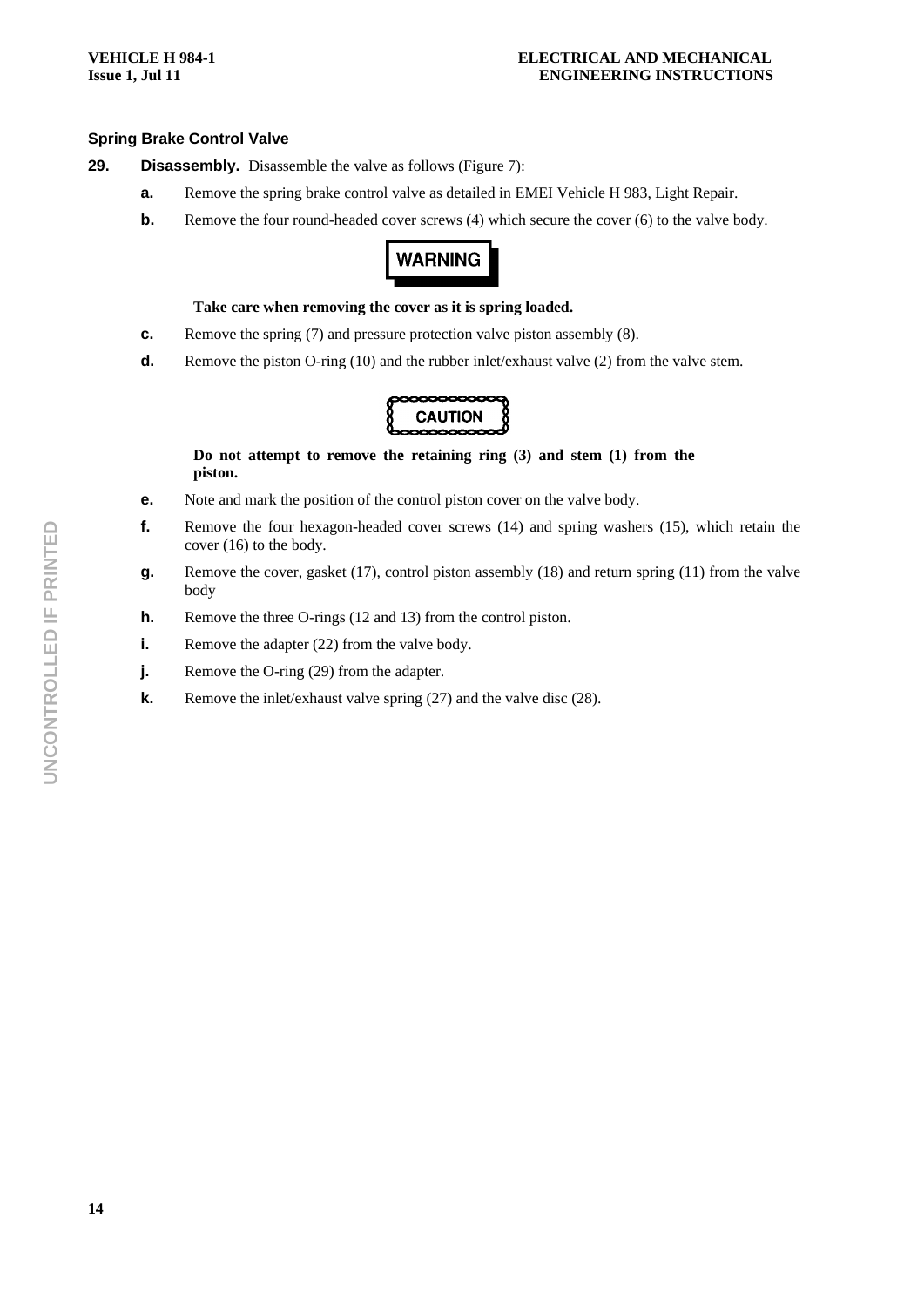

# **Figure 7 Spring Brake Control Valve - Exploded View**

- **l.**  Remove the screw (19), washer (20) and diaphragm (21) from the exhaust port.
- **m.**  Remove the two socket-head pipe plugs (30) which retain the two single check valves (32) in the body.
- **n.**  Remove the two check valve springs (31), spring guides and rubber check valves (32).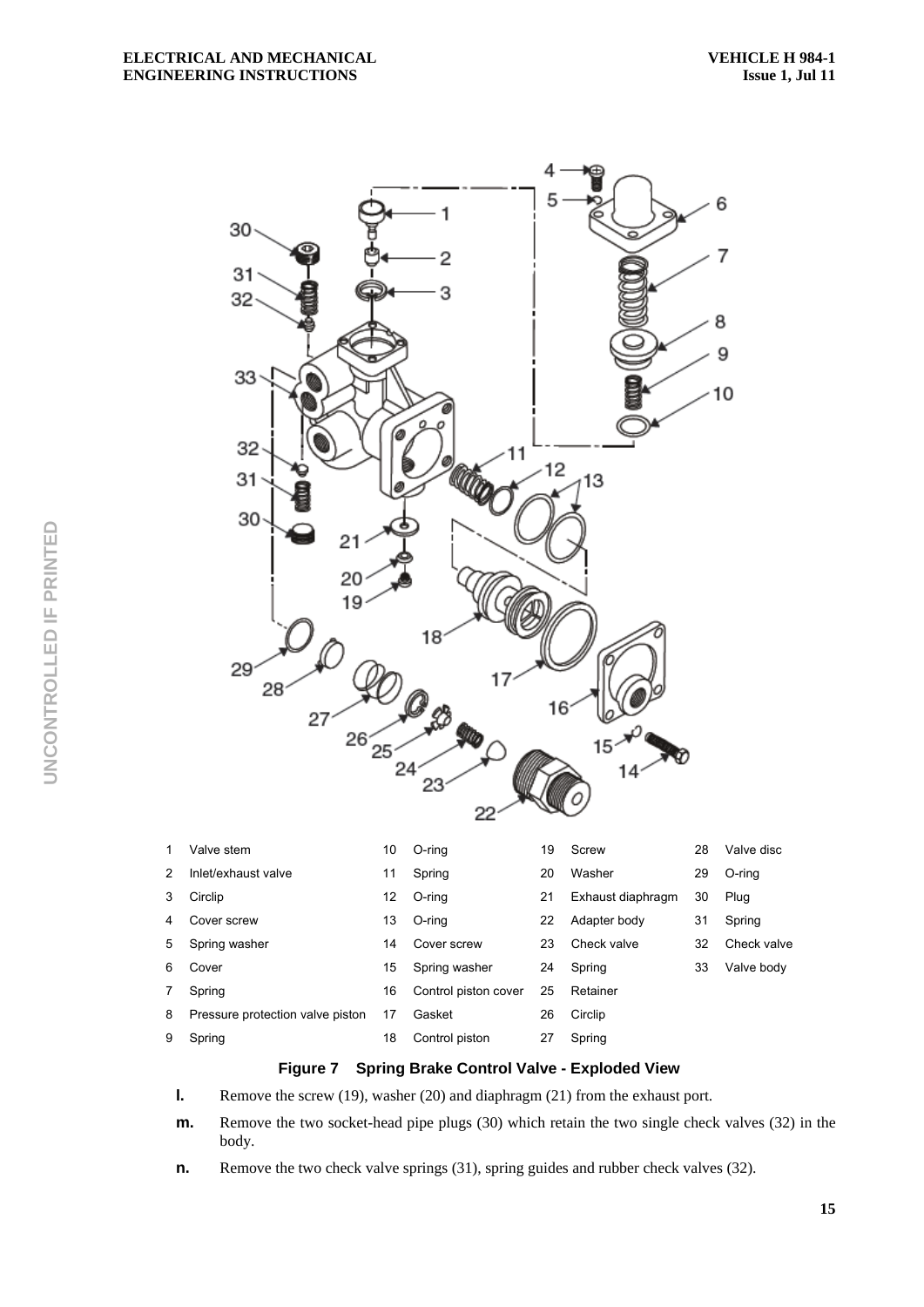# **30. Cleaning and Inspection**

- **a.**  Wash all metal parts in mineral spirits and dry them. Inspect all parts for excessive wear or deterioration.
- **b.**  Inspect the valve seats for nicks or burrs.
- **c.**  Check the springs for cracks or corrosion.
- **d.**  Replace all rubber parts, and any other parts showing signs of wear or deterioration.
- **31.** Reassembly. Reassemble the valve as follows (Figure 7):
	- **a.**  Lubricate all O-rings, O-ring grooves, piston bores and metal-to-metal moving surfaces with Silicone Pneumatic Grease (XG 315).
	- **b.**  Assemble the spring (31) to each of the check valves with a twisting motion.
	- **c.**  Fit the assemblies into their respective bores in the valve body and install the pipe plugs (30).
	- **d.**  Insert the rubber valve disc (28) into the valve body.

# **NOTE**

The flat side of the valve, with the four "ears" protruding, rests against the inlet and exhaust valve seat.

- **e.**  Install the inlet/exhaust valve spring (27). Ensure that the spring is aligned and rests evenly on the four "ears" of the valve disc.
- **f.**  Install the O-ring (29) in its proper groove on the reservoir port adapter (22).
- **g.**  Correctly align the inlet/exhaust valve spring in the recess at the end of the reservoir port fitting. Install the fitting and tighten to the torque specified in Para 42.
- **h.**  Install the three O-rings (12, 13) in their respective grooves on the control piston (18).
- **i.**  Position the piston spring (11) into the valve body.
- **j.**  Install the control piston (18) in the valve body.
- **k.**  Refit the control piston cover (16), complete with new gasket (17), in its correct position. Tighten the screws (14) to the torque specified in Para 42.
- **l.**  Install the exhaust diaphragm (21), washer (20) and screw (19) in the control piston exhaust port. Tighten the screw to the torque specified in Para 42.
- **m.**  Install the O-ring (10) in the respective groove of the pressure protection valve piston (8).
- **n.**  Install the piston assembly in the valve body.
- **o.**  Position the spring (7) and cover (6) on top of the pressure protection piston assembly, and secure with the four round-headed cover screws (4). Tighten the screws to the torque specified in Para 42.
- **p.**  Install and test the spring brake control valve as detailed in EMEI Vehicle H 983, Light Repair.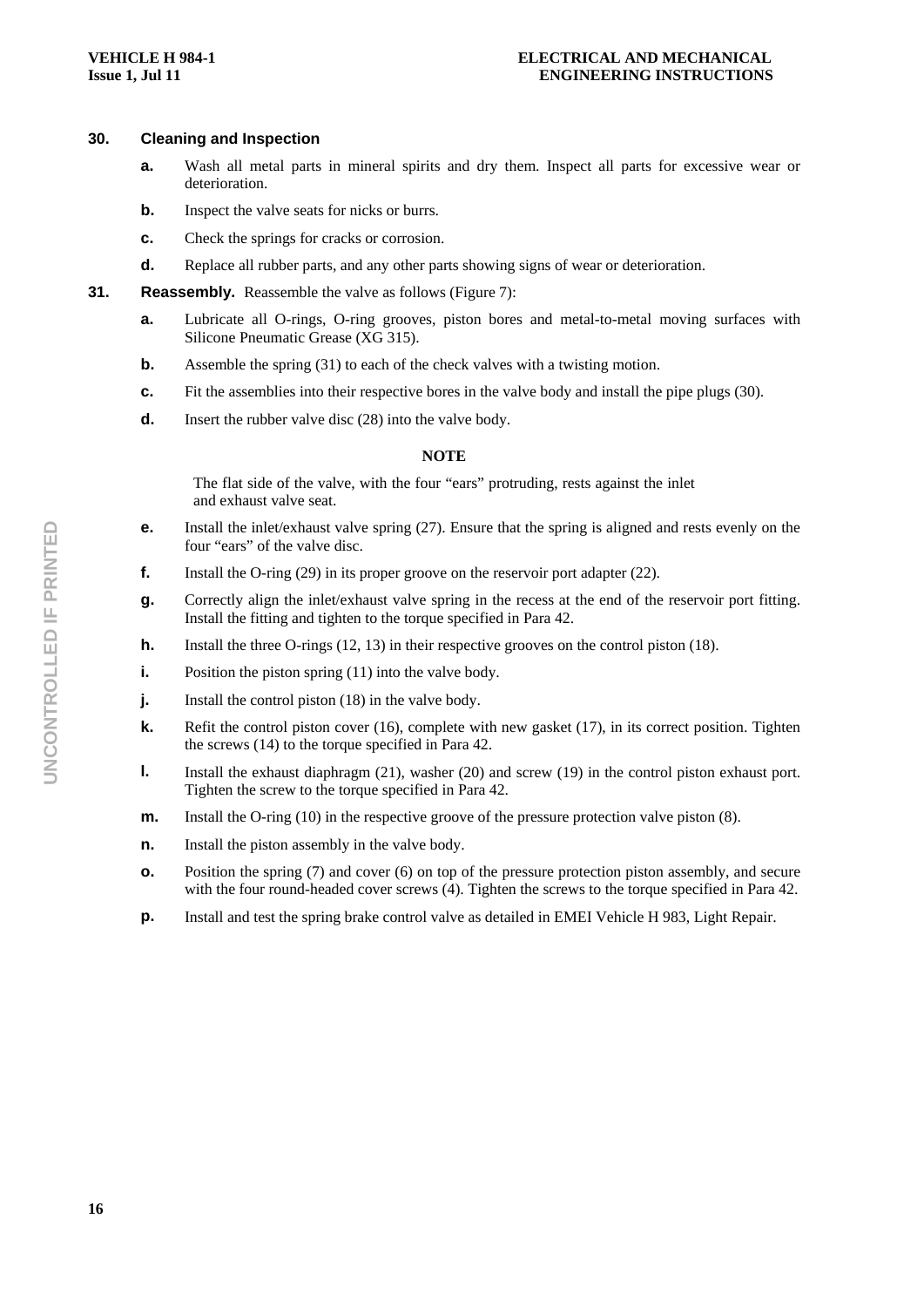# **Yard Release Valve**

- **32. Disassembly.** Disassemble the valve as follows (Figure 8):
	- **a.** Remove the yard release valve as detailed in EMEI Vehicle H 983, Light Repair.



**b.**  Remove the two cap screws (15) which retain the lower cover (13) and remove the cover.

- **c.**  Remove the sealing ring (12).
- **d.**  Insert a small punch through the roll pin hole in the plunger stem and remove the lock nut (11).
- **e.**  Remove the inlet/exhaust valve (9), plunger (4) and spring (6).
- **f.**  Remove the O-ring (5) from the plunger.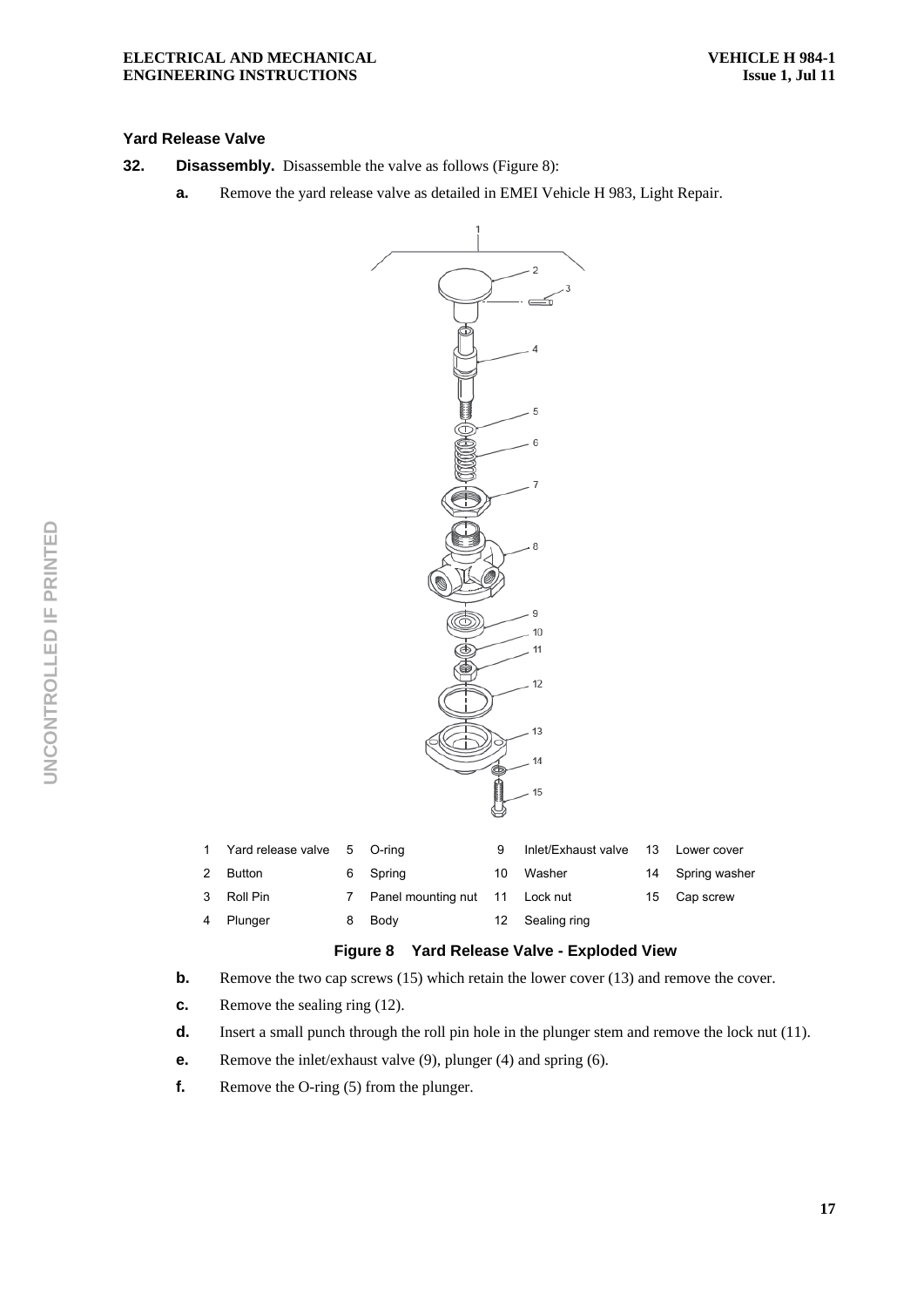- **33.** Reassembly. Reassemble the valve as follows (Figure 8):
	- **a.**  Lubricate all O-rings, O-ring grooves and metal-to-metal moving surfaces with Silicone Pneumatic Grease (XG-315).
	- **b.**  Fit the O-ring (5) to the plunger (4).
	- **c.**  Fit the spring (6), plunger (4) and inlet/exhaust valve (9).
	- **d.**  Insert a small punch through the roll pin hole in the plunger stem; fit the flat washer (10) and lock nut (11).
	- **e.**  Fit the sealing ring (12) and the lower cover (13). Secure with the two cap screws (15) and spring washers (14).
	- **f.**  Install the yard release valve as detailed in EMEI Vehicle H 983, Light Repair.

# **Spring Brake Chamber**

**34. Caging.** If the spring brake chamber is not caged when received, cage the spring brake chamber as follows:



**Never attempt to 'cage' any spring brake which shows signs of structural damage or significant corrosion. Handle damaged spring brakes with extreme caution.** 

**a.**  Remove the plastic plug from the spring brake chamber housing.

# **NOTE**

Prior to inserting the release tool into the chamber, fit the flat washer and nut to the end of the tool.

- **b.**  Remove the release tool (Table 2, Serial 1) from the chamber body and insert it into the spring brake chamber, passing it through to the centre of the spring brake pressure plate.
- **c.**  Rotate the release tool 90° to engage the lugs into the pressure plate. Pull the tool to ensure that the lugs are properly engaged in the pressure plate.
- **d.**  Tighten the nut onto the release tool and continue turning, withdrawing the release tool from the housing.

# **NOTE**

This compresses the spring brake compression spring and releases the brake.

**35.** Disassembly. Disassemble the valve as follows (Figure 9):



**Before disassembling the spring brake chamber, ensure that the spring brake compression spring is fully caged.** 

**Extremely high spring pressures exist within the spring brake chamber. Do not attempt complete disassembly unless adequate facilities are available for the removal of the compression spring.** 

- **a.**  Remove the spring brake chamber as detailed in EMEI Vehicle H 983, Light Repair.
- **b.**  Mark the correct alignment of the housings and clamp assemblies to ensure correct alignment on reassembly.
- **c.**  Remove the clevis (25) and the hexagon nut (24) from the pushrod (21).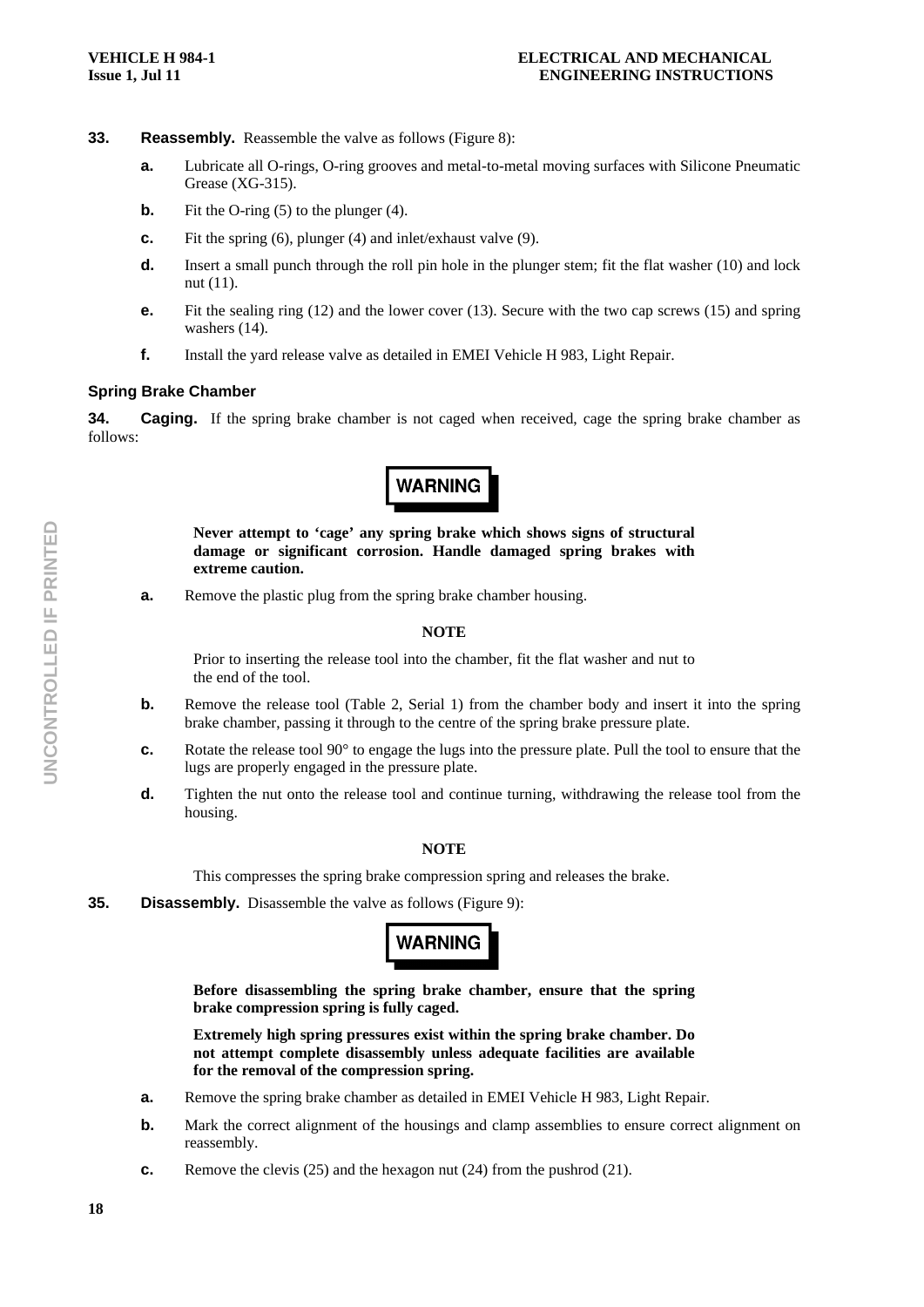

#### **Figure Spring Brake Chamber - Exploded View**

- **d.**  Remove the vent tube (14) and rubber elbows (13).
- **e.**  Remove the clamp (12) securing the service brake housing (23) to the adaptor housing assembly (18).
- **f.**  Remove the service brake housing, service brake return spring (22), pushrod assembly (21) and the service brake diaphragm (20) from the adaptor housing assembly.
- **g.**  Remove the clamp securing the spring brake housing (1) to the adapter (18).
- **h.**  Lift the adapter housing from the spring brake housing and remove the spring brake diaphragm (5).
- **i.**  Place the spring brake housing and spring assembly into a suitable press.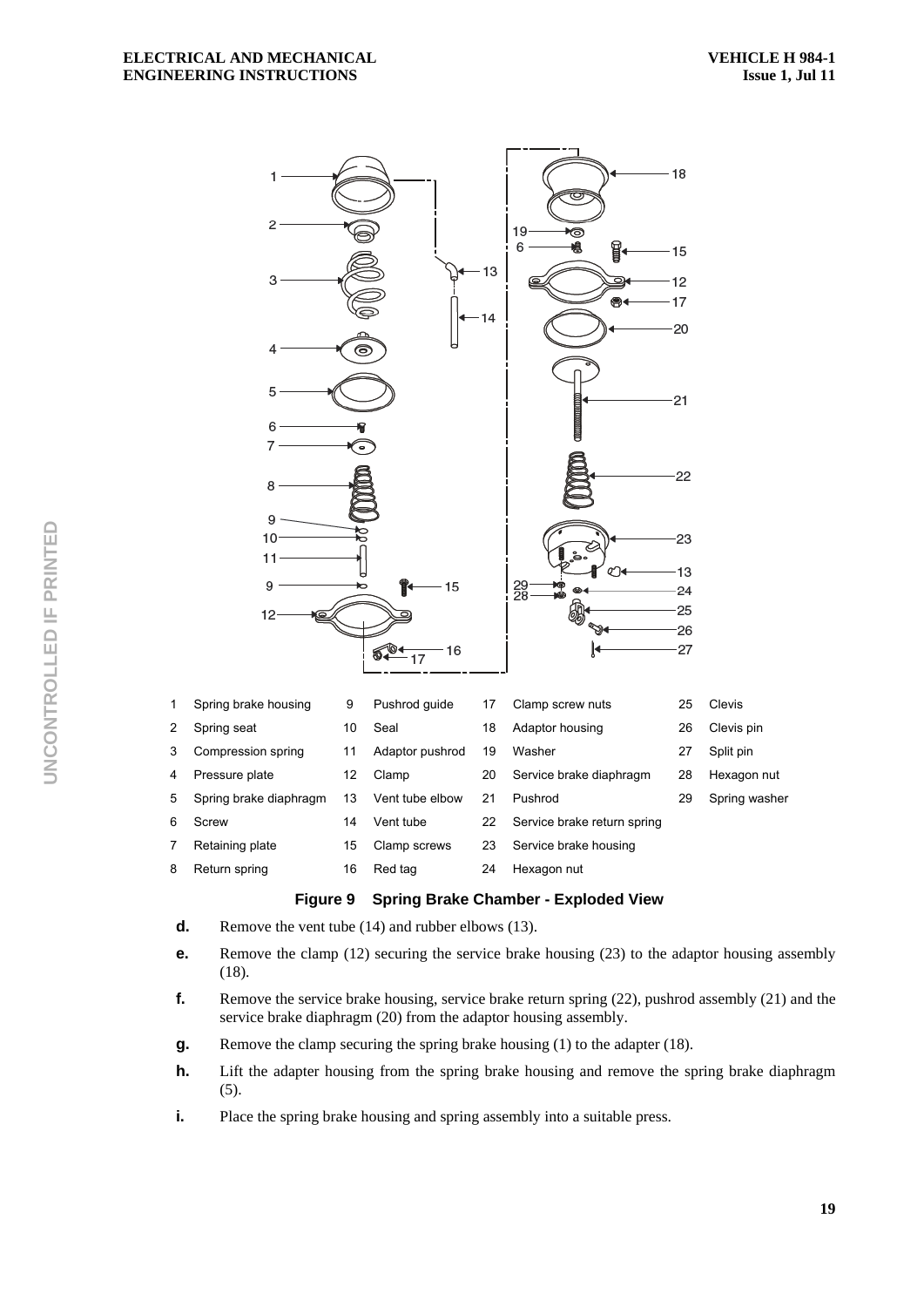# **NOTE**

Approximately 380 mm of ram travel is required to fully release the spring pressure.

- **j.**  Ensure that adequate access is available to undo the release tool assembly.
- **k.**  Take the spring pressure with the press and remove the nut from the release tool.
- **l.**  Slowly release the press allowing the spring to extend to full extension.
- **m.**  Remove the compression spring (3) and housing (1) from the press.
- **n.**  Place the adapter housing (18) in the press with the compression spring (8) on the upper side.



**Do not apply excessive pressure as damage to the adapter housing may result.** 

- **o.**  Apply sufficient pressure to clamp the upper plate against the adapter housing.
- **p.**  Remove the lower of the two Nyloc screws (6) and the retaining plate (7) from the adapter pushrod (11).
- **q.**  Slowly release the press and allow the compression spring to extend to its full length.
- **r.**  Remove the adapter pushrod and compression spring.
- **s.**  Remove the two nylon bushes (9) and the neoprene seal (10) from the adapter housing.

# **36. Cleaning and Inspection**

**37.** Thoroughly wash all metal components in a suitable solvent and blow dry with compressed air.

**38.** Inspect the clevis assembly for any wear or damage and discard if necessary.

- **a.**  Inspect the push rod assembly for bends or excessive wear; straighten or replace as necessary.
- **b.**  Inspect the pressed metal housing for evidence of cracks or metal fatigue around the mounting studs and the clamping flange. Replace if any cracks or metal fatigue are found.
- **c.**  Inspect the adapter housing for cracks or other signs of wear, particularly around the clamping flanges and the centre pushrod boss. Replace if wear or cracking is evident.
- **d.**  Inspect the spring brake housing for wear or cracks, particularly around the clamping flange and the rear face. Replace if any wear, cracking or other damage is evident.
- **e.**  Inspect all springs for serviceability. Replace if necessary.
- **f.**  Inspect the adapter pushrod for wear or other damage to the sealing surface. Replace if any exists.
- **g.**  Inspect the spring brake pressure plate for wear or damage, particularly around the centre boss area where the release stud assembly engages. Replace if any signs of wear or other damage exists.
- **h.**  Inspect the clamps, screws and nuts for wear or damage; replace if any exists.
- **i.**  Inspect the diaphragms for any signs of perishing or other damage. Inspect the outer edges for build up of rust and scale; remove if the diaphragm is otherwise serviceable, and replace if any flaws are found.

# **NOTE**

It is good practice to replace the diaphragms during overhaul if possible. Refit an old diaphragm only if totally satisfied that it is fit for use.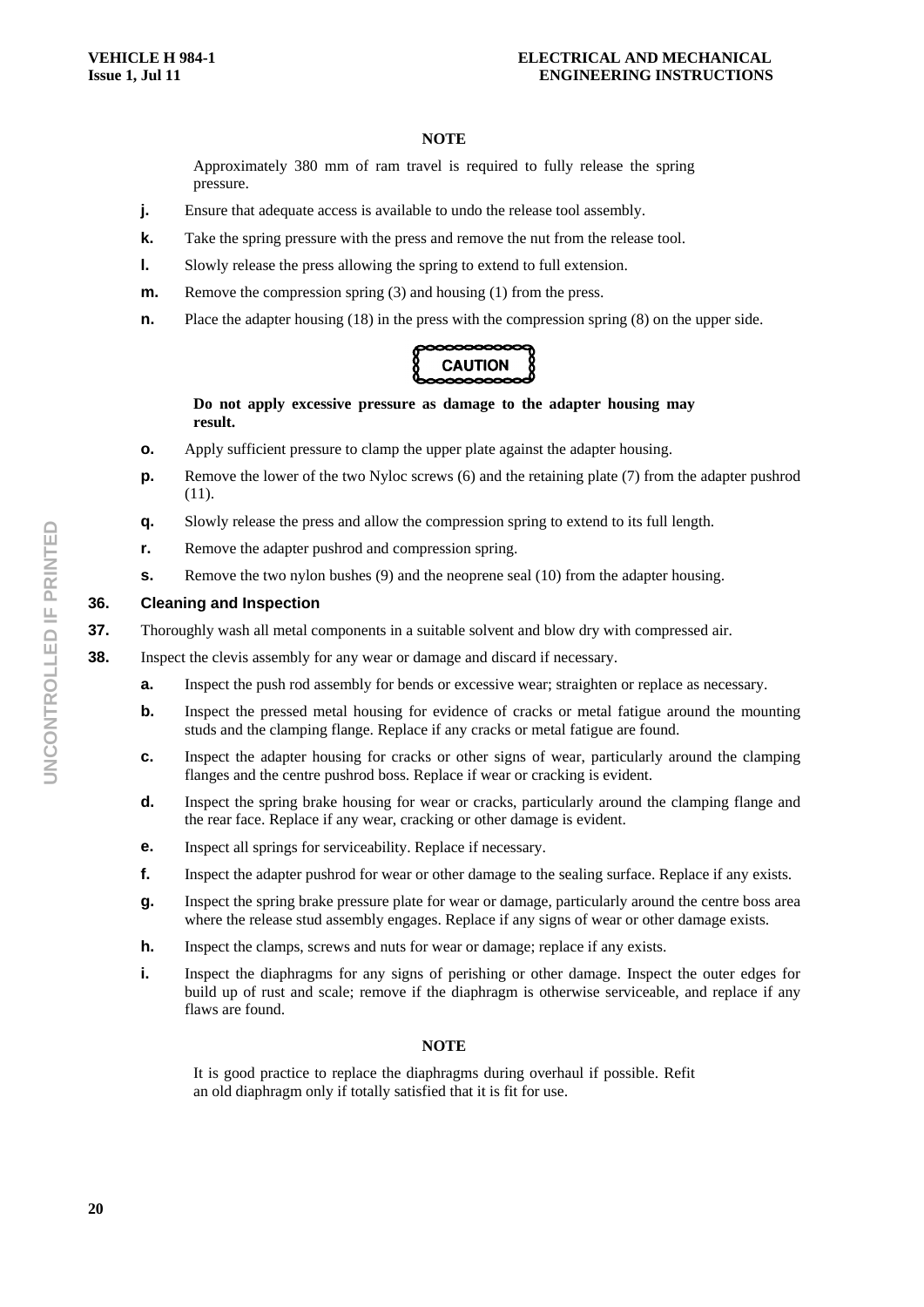#### **39. Reassembly.** Reassemble the valve as follows (Figure 9):

- **a.**  Apply a light film of Silicone Pneumatic Grease (XG-315) to the adapter pushrod, seal, nylon bushes and the edges of the diaphragms.
- **b.**  Fit the neoprene seal (10) and the two nylon bushes (9) to the adapter housing (18).
- **c.**  Mount the adapter housing onto the press bed with the spring brake side up.
- **d.**  Place the compression spring (8) in position in the adapter housing followed by the adapter pushrod (11).



#### **Do not apply excessive pressure as damage to the adapter housing may result.**

- **e.**  Using the press, slowly compress the spring, ensuring that the adapter pushrod is correctly aligned with the centre boss of the adapter housing. Press until the plate is clamped between the press and the adapter housing.
- **f.**  Fit the retaining plate (7) and the Nyloc screw (6) to the adapter pushrod and slowly release the press.

#### **NOTE**

The screws fitted to the adapter pushrod are supplied with a Loctite coating. If refitting used screws, coat them with Loctite 272.

- **g.**  Place the spring brake housing (1), compression spring (3), pressure plate (4) and release tool onto the press bed.
- **h.**  Slowly compress the compression spring, ensuring that the release tool is aligned with the aperture in the adapter housing. When the spring is fully compressed, fit the nut to the release tool.
- **i.**  Remove the spring brake housing assembly from the press and fit the spring brake diaphragm (5) to the housing.
- **j.**  Fit the adapter housing (18) to the spring brake housing.
- **k.**  Fit the clamp assembly (12) to the two housings, ensuring that it is correctly aligned. Tighten the two clamp screws evenly.
- **l.**  Fit the service brake diaphragm (20) to the adapter housing.
- **m.**  Place the pushrod assembly (21) in position on the diaphragm and slide the service brake return spring (22) in position on the pushrod.
- **n.**  Slide the pressed metal housing (23) over the pushrod and align it with the other housings.
- **o.**  Fit the remaining clamp in position, ensuring that it is correctly aligned. Tighten the clamp bolts evenly.
- **p.**  Fit the clevis assembly (25) and locknut (24) to the pushrod.
- **q.**  Fit the vent tube (14) and rubber elbows (13).
- **r.**  Install the spring brake chamber and adjust the brakes as detailed in EMEI Vehicle H 983, Light Repair.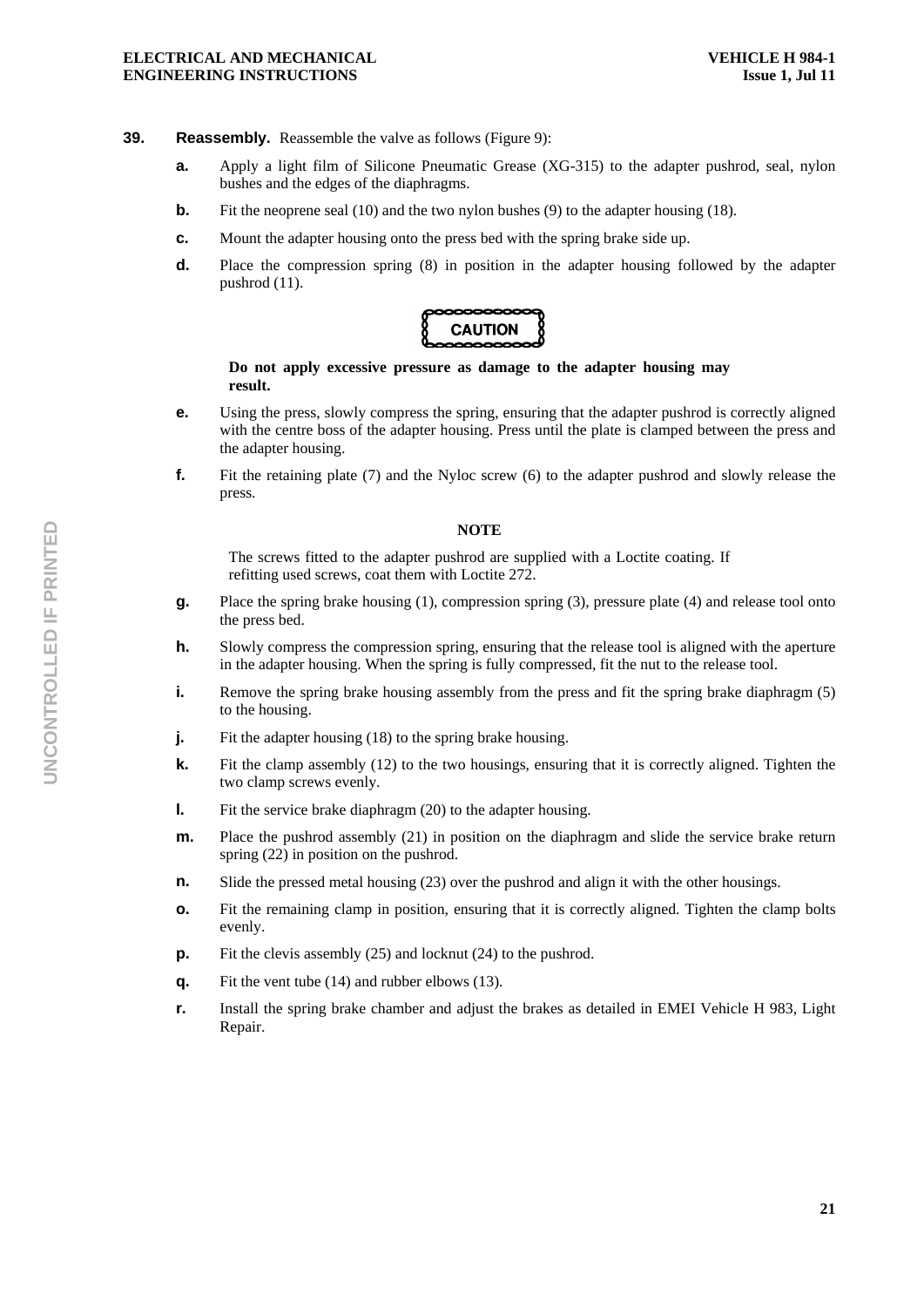# **Wheel Brake Assembly**

- **40. Disassembly.** Disassemble the wheel brake assembly as follows (Figure 10):
	- **a.** Remove the spring brake chamber, the wheel hub and brake drum assembly, and the brake shoes as detailed in EMEI Vehicle H 893, Light Repair.



**Figure 11 Brake Camshaft and Mounting - Exploded View**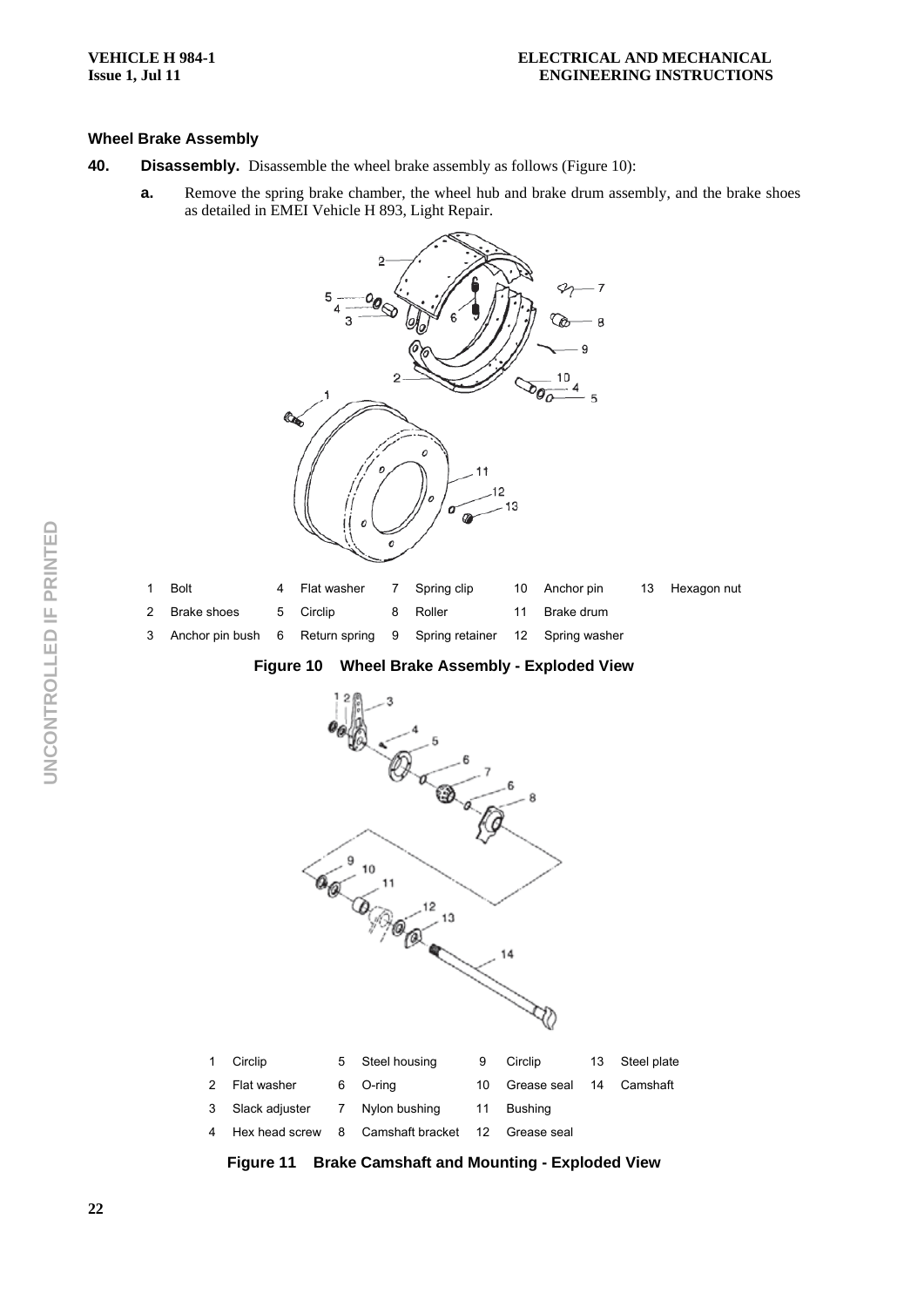- **b.**  Remove the cam rollers (8) and retaining clips (9) from the brake shoes.
- **c.**  Remove the slack adjuster retaining circlip (Figure 11, 1) from the inner end of the camshaft (Figure 11, 14). Slide the slack adjuster (Figure 11, 3) from the camshaft splines.
- **d.**  Remove the circlip (Figure 11, 9) securing the camshaft to the brake mounting plate (Figure 11, 13).
- **e.**  Slide the camshaft from its mountings, whilst sliding the circlip and grease seal (Figure 11, 10) from the camshaft.
- **f.**  Remove that four hexagon headed screws (Figure 11, 4) securing the camshaft nylon bushing (Figure 11, 7). Remove the bushing and housing (Figure 11, 5).
- **g.**  Remove the camshaft seal (Figure 11, 12) from the brake mounting plate.

**41. Reassembly.** Reassemble the wheel brake assembly as follows:

- **a.**  Fit a new camshaft bushing (Figure 11, 11) to the brake mounting plate if required.
- **b.**  Fit the camshaft seal (Figure 11, 12) to the brake mounting plate.

#### **NOTE**

Ensure that the seals are correctly fitted and facing in the correct direction. The lip of the outer seal faces into the brake mounting plate to prevent grease entering the brake assembly. The lip of the inner seal faces towards the centre line of the trailer. This allows excess grease to escape and prevents dirt and moisture from entering.

- **c.**  Install the nylon bush (Figure 11, 7) and housing (Figure 11, 5) to the camshaft bracket (Figure 11, 8). Insert, but do not tighten, the four hexagon headed screws (Figure 11, 4).
- **d.**  Fit the circlip (Figure 11, 9) and grease seal (Figure 11, 10) to the camshaft before fitting it through the nylon bushing.
- **e.**  Fit the camshaft (Figure 11, 14) into the two bushings.
- **f.**  Tighten the four nylon bush mounting screws. Check for free rotation of the camshaft.
- **g.**  Fit the slack adjuster (Figure 11, 3) to the camshaft. Ensure that the adjusting screw is facing away from the spring brake mounting plate. Fit the flat washer (Figure 11, 2) and retaining circlip (Figure 11, 1). Rotate the camshaft to the fully released position.
- **h.**  Fit the cam rollers (Figure 10, 8) and retaining clips (Figure 10, 9) to the brake shoes.
- **i.**  Install the brake shoes, the wheel hub and brake drum assembly, and the spring brake chamber, as detailed in EMEI Vehicle H 603, Light Repair.

# **Specifications**

| 42. | The specifications for the brake system are as follows: |  |  |  |
|-----|---------------------------------------------------------|--|--|--|
|     | а.                                                      |  |  |  |
|     | b.                                                      |  |  |  |
|     | c.                                                      |  |  |  |
|     | d.                                                      |  |  |  |
|     | е.                                                      |  |  |  |
|     | f.                                                      |  |  |  |
|     | g.                                                      |  |  |  |
|     | h.                                                      |  |  |  |
|     | i.                                                      |  |  |  |
|     |                                                         |  |  |  |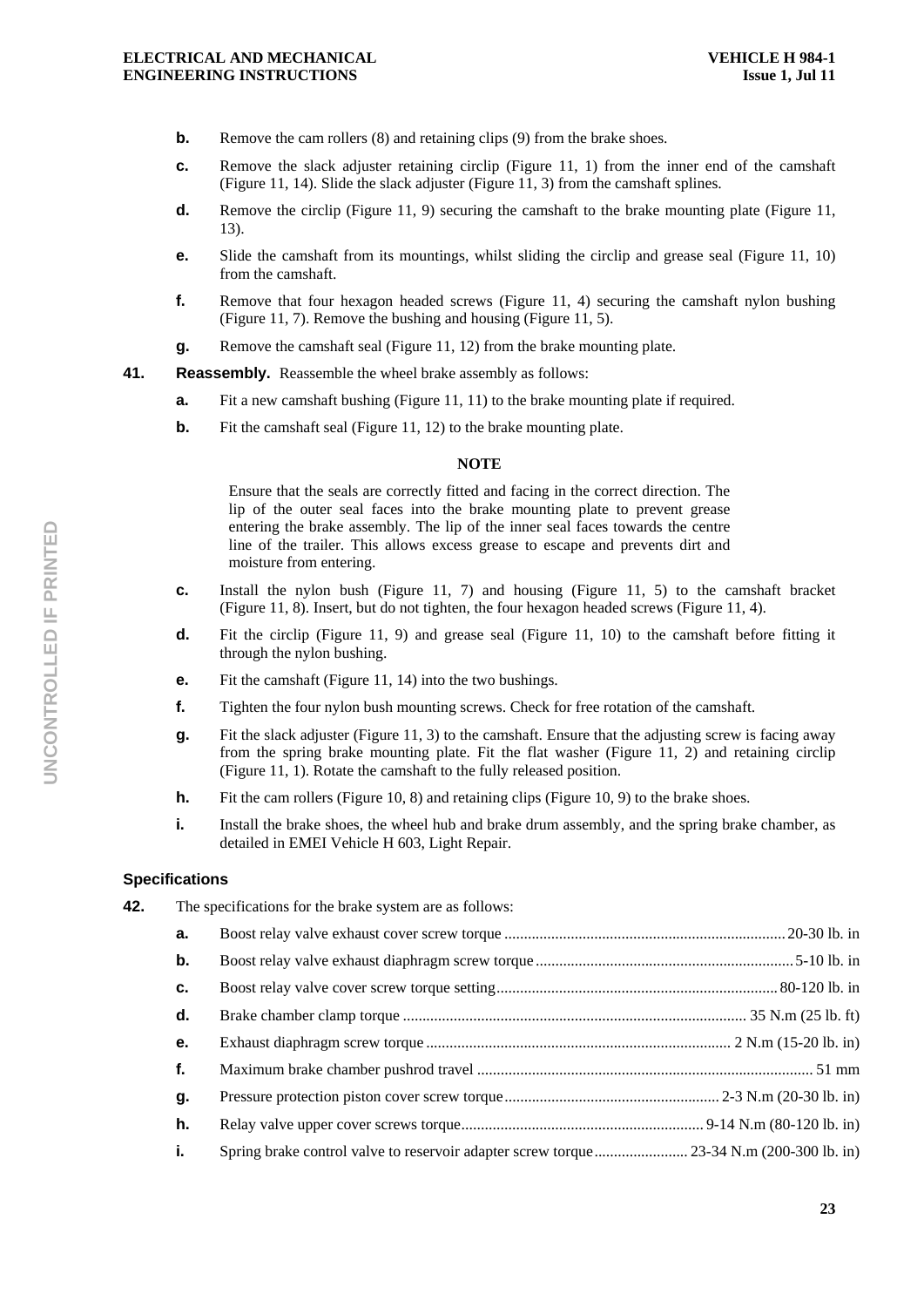# **FRAME**

# **Fifth Wheel**

- **43. Removal.** Clean and the remove the fifth wheel from the kompensator (Figure 12) as follows:
	- **a.**  Remove the two retaining bolts from the fifth wheel frame.
	- **b.**  Slide the two pivot pins from the fifth wheel.
	- **c.**  Lift the fifth wheel clear of the kompensator.



**Figure 12 Fifth Wheel and Kompensator** 

- **44. Disassembly.** Disassemble the fifth wheel as follows (Figure 13):
	- **a.**  Invert the fifth wheel with the locks in the open position.
	- **b.**  Remove the cotter pin (21) and release handle (26).
	- **c.**  Remove the cotter pin (25), lock pin (24) secondary lock arm (22) and spring (23).
	- **d.**  Remove the cotter pin (15), lock pin (14) and U-spring (20).
	- **e.**  Use a helper wedge to hold back the locking plunger (11).
	- **f.**  Remove the hex lock nut (7) and screw out the bolt (4).
	- **g.**  Remove the two washers (8), the release lever (6) and the release handle (5).
	- **h.**  Remove the helper wedge, locking plunger and spring (10).
	- **i.**  Remove the jam nut (12) and the lock set (13).
	- **j.**  Remove the socket head cap screw (16), locknut (19), adjusting wedge (18) and spring (17).

**45. Cleaning and Inspection.** Thoroughly clean all components using a suitable solvent; dry all components.

- **46.** Inspect the components as follows:
	- **a.**  Inspect the top plate for cracks. If any are found, discard the top plate.
	- **b.**  Inspect the lock pivot pin holes for elongation. If any is evident, discard the top plate.
	- **c.**  Inspect the mounting brackets for cracks and wear before mounting the fifth wheel.
	- **d.**  Inspect all rubber bushings for wear and replace if necessary.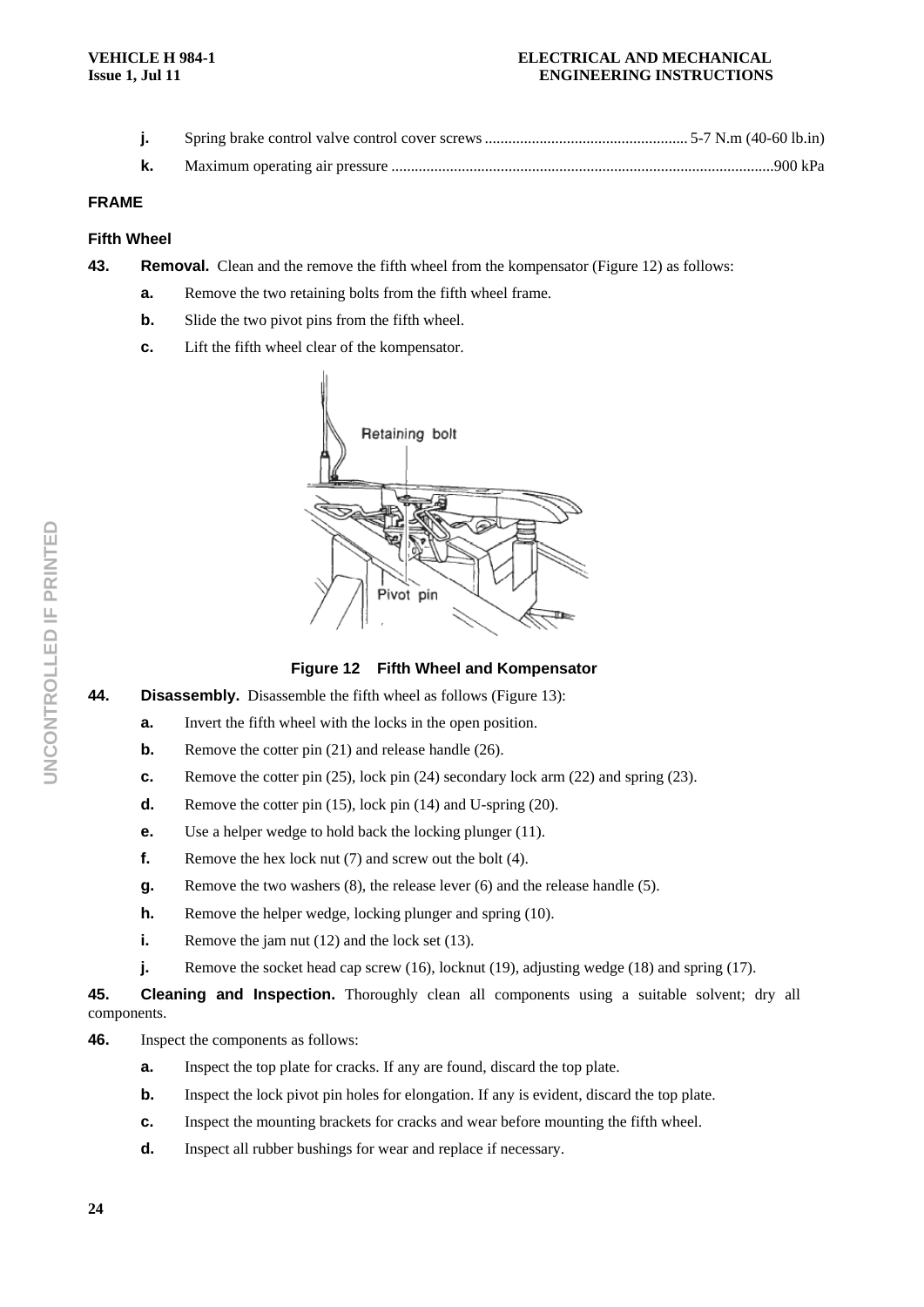- **e.** Replace all cotter pins, springs, nuts, bolts and washers with new items.
- **47. Reassembly.** Reassemble the fifth wheel as follows (Figure 133):



7 Hex lock nut 14 Lock pin 21 1/<sub>8</sub> in x 1 in cotter pin

# **Figure 13 Fifth Wheel Assembly - Exploded View**

- **a.**  Lubricate all moving parts.
- **b.**  Install the adjusting wedge (18), spring (17) and the socket head capscrew (16). Tighten the capscrew until one thread shows out of the locknut (19).

# **NOTE**

Final adjustment is made after the fifth wheel has been assembled.

- **c.**  Install the compression spring (red) (10) and the locking plunger (11).
- **d.**  Use the helper wedge to hold the locking plunger back during the installation of the release lever (6).
- **e.**  Install the release lever in the casting and the release handle (5) onto the release lever.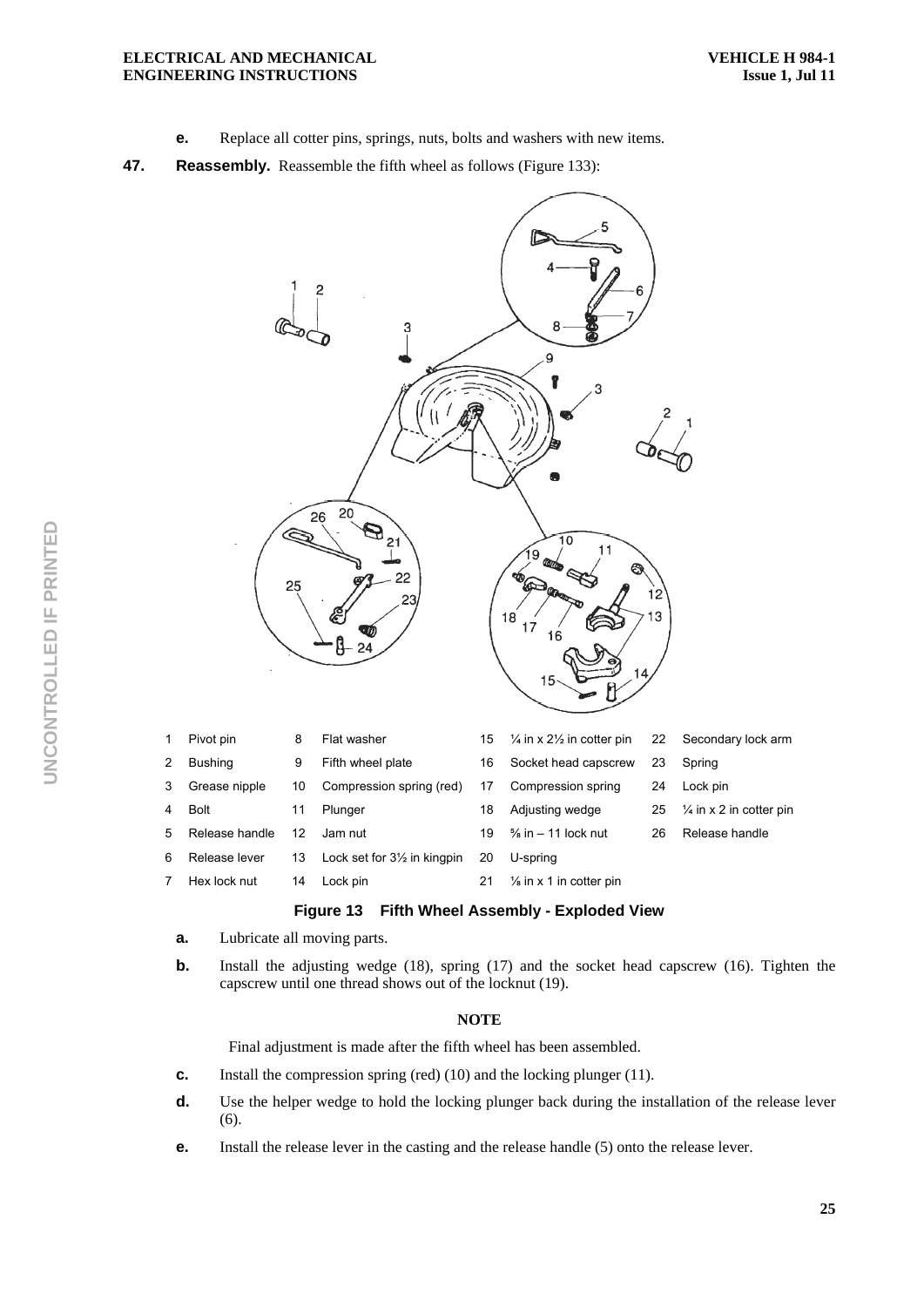- **f.**  Install a washer (8) between the release lever and the casting. Install the release lever into the slot in the plunger.
- **g.**  Install the other washer (8) on the bolt (4).
- **h.**  Insert the bolt through the release lever and screw it into the casting (9).



#### **Do not over tighten, as the release handle must move freely.**

- **i.**  Install the hex lock nut (7) onto the bolt (4) and tighten the nut.
- **j.**  Install the lock set (13) and the jam nut (12). Tighten the jam nut.
- **k.**  Install the U-spring (20).
- **l.**  Lubricate the hole for the lock pin (14) with Never-Seez.
- **m.**  Install the lock pin and the cotter pin (15). Splay the ends of the cotter pin.
- **n.**  Install the release handle (26) into the casting (9) and lubricate the hole in the secondary lock arm (22) for the release handle with Never-Seez.
- **o.**  Fit the secondary lock arm to the release handle; insert the cotter pin (21) and splay the ends.
- **p.**  Install the lock pin (24) and the cotter pin (25); splay the ends of the cotter pin.
- **q.**  Lock the fifth wheel and install the spring (23).
- **r.**  Check the fifth wheel for correct locking operation. Make final adjustments using the lock tester (Table 2, Serial 2) or a new kingpin with the fifth wheel in the locked position.

#### **NOTE**

The locking plunger (11) must move freely behind the lock set (13) when in the locked position.

# **WARNING**

# **Over adjustment can cause a potential partial lock.**

- **s.**  Tighten or loosen the capscrew (16) for correct lock clearance on the kingpin. Check both the locking and unlocking motions.
- **48.** Installation. Install the firth wheel as follows (Figure 13):
	- **a.**  Apply grease to the pivot pins.
	- **b.**  Place the fifth wheel on the Kompensator.
	- **c.**  Insert the pivot pins (1) and cotter pins; splay the ends of the cotter pins

#### **Kompensator**

**49.** The kompensator is permanently fixed to the dolly converter frame and must be disassembled and assembled in place.

- **50. Disassembly.** Disassemble the kompensator as follows (Figure 14):
	- **a.**  Thoroughly clean the kompensator to remove grease and dirt.
	- **b.**  Remove the fifth wheel assembly as described in Para 43.
	- **c.**  Remove the two shoe assemblies (1).
	- **d.**  Remove the twelve shim and bearing adjusting plate retaining bolts.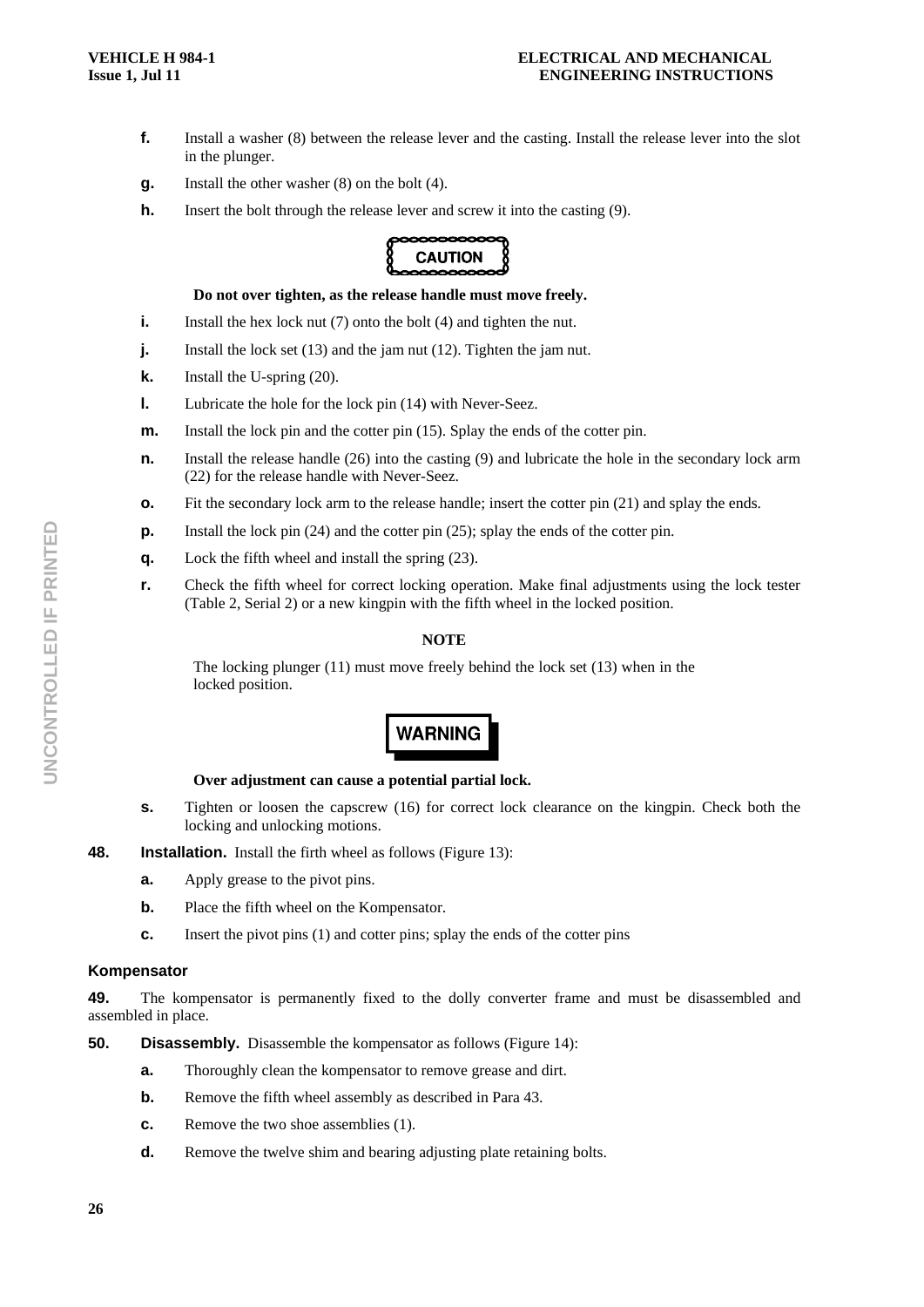- $\overline{2}$ 3 д 6 1 Shoe assembly 5 Tie rod 2 Shoe cushion 6 Shim 3 Spring cushion bushes 7 Bearing adjustment plate 4 Spring
- **e.** Remove the spring cushion bushes (3), springs (4) and the tie rod (5).

# **Figure 14 Fifth Wheel Kompensator**

**51.** Cleaning and Inspection. Thoroughly clean all components.



# **Do not use solvents as this may damage the rubber components.**

- **52.** Inspect the components as follows:
	- **a.**  Inspect the shoe cushions for distortion and splitting; replace if faulty.
	- **b.**  Inspect the shoes for cracks and distortion and measure the thickness of the curved base of the shoe. Replace the shoe if the base thickness measures less than 7.5 mm (0.3 in).
	- **c.**  Inspect the springs for cracks, distortion and breakage.
	- **d.**  Inspect the spring cushions bushes for distortion and splitting.
	- **e.**  Inspect the tie rod for distortion and cracks.
	- **f.**  Inspect the Kompensator base for cracks or distortion.
	- **g.**  Inspect the shims, bearing adjusting plates, bolts and grease nipples for serviceability; replace if faulty.